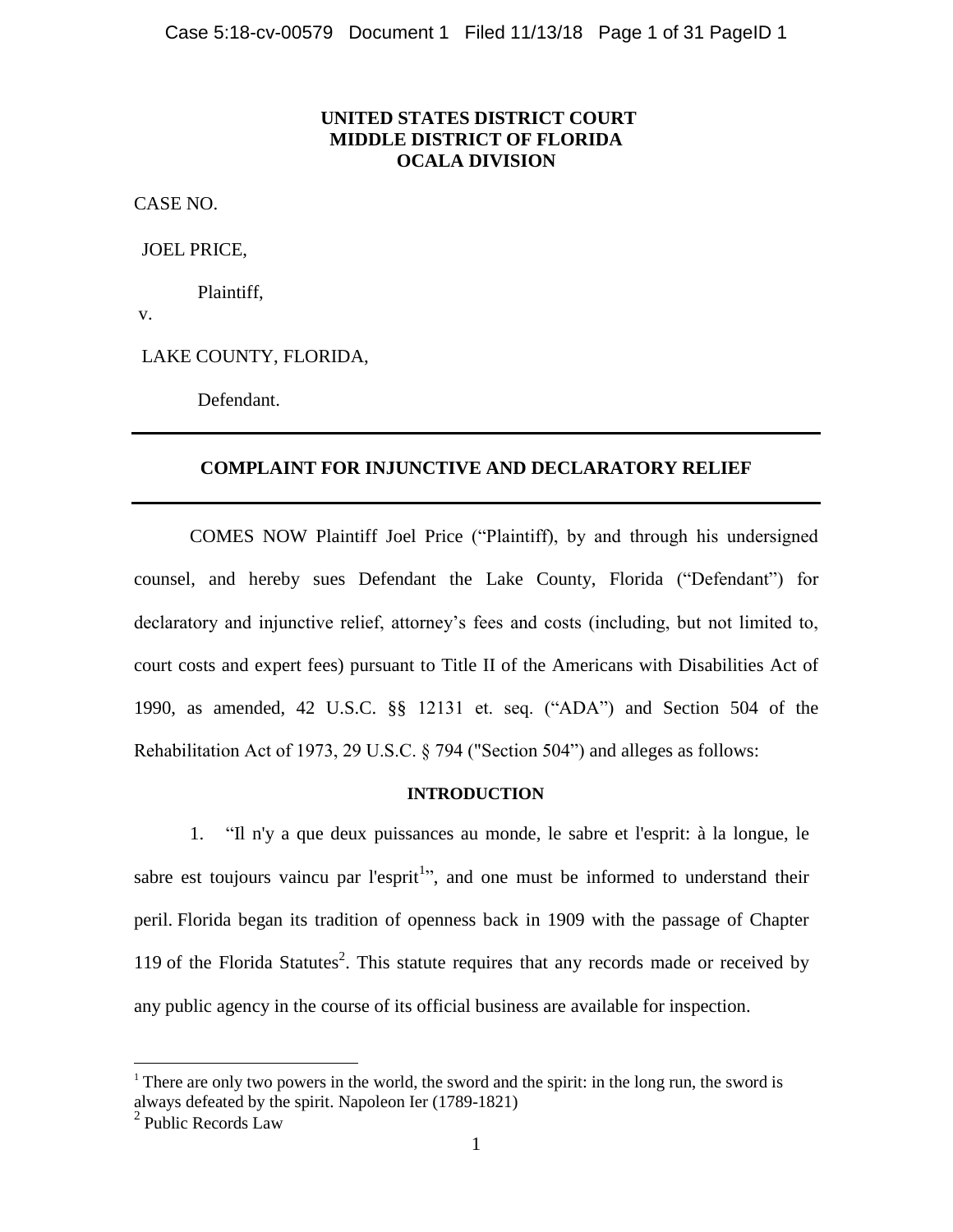#### Case 5:18-cv-00579 Document 1 Filed 11/13/18 Page 2 of 31 PageID 2

2. This is an action under Title II of the Americans with Disabilities Act of 1990 and under Section 505 of the Rehabilitation Act of 1973 through which Section 504 of the Rehabilitation Act of 1973 ("Rehabilitation Act") is enforced to redress unlawful disability-based practices and to make Plaintiff Joel Price whole.

3. Lake County, Florida ("Defendant") is a public entity which has provided the website URL [www.lakecountyfl.gov](http://www.lakecountyfl.gov/) as an information portal ("Portal" or "website") to the Lake County government for the general public (to anyone who accesses the Portal). The general public is able to access Lake County government's online content, which constitutes programs, services, and activities. Much of that content is provided in portable document format ("PDF").

4. In order to meaningfully access PDF documents (also referenced as electronic documents), blind and visually impaired individuals require that electronic documents be saved in an accessible format. Much of the content provided in electronic (PDF) format within Defendant's Website is not accessible by persons who are visually impaired and who utilize screen readers.

5. Because Defendant"s online electronic document content is not available for persons who are blind or low sighted, Defendant has denied Plaintiff Joel Price access to that electronic (PDF) content. As such, Defendant has denied access to Plaintiff based on Plaintiff"s disability (being low sighted and/or blind). In so doing, Defendant has denied Plaintiff his fundamental right to observe and participate in the democratic process of self-government. A citizen's right to meaningful participation in the political process and to access publicly available information needed to participate in the process is a fundamental right requiring heightened scrutiny. *Johnny Reininger, Jr. v. State of Oklahoma*, Case No.: 5:16-cv-012141 (November 9, 2017) and *Natl Association of the*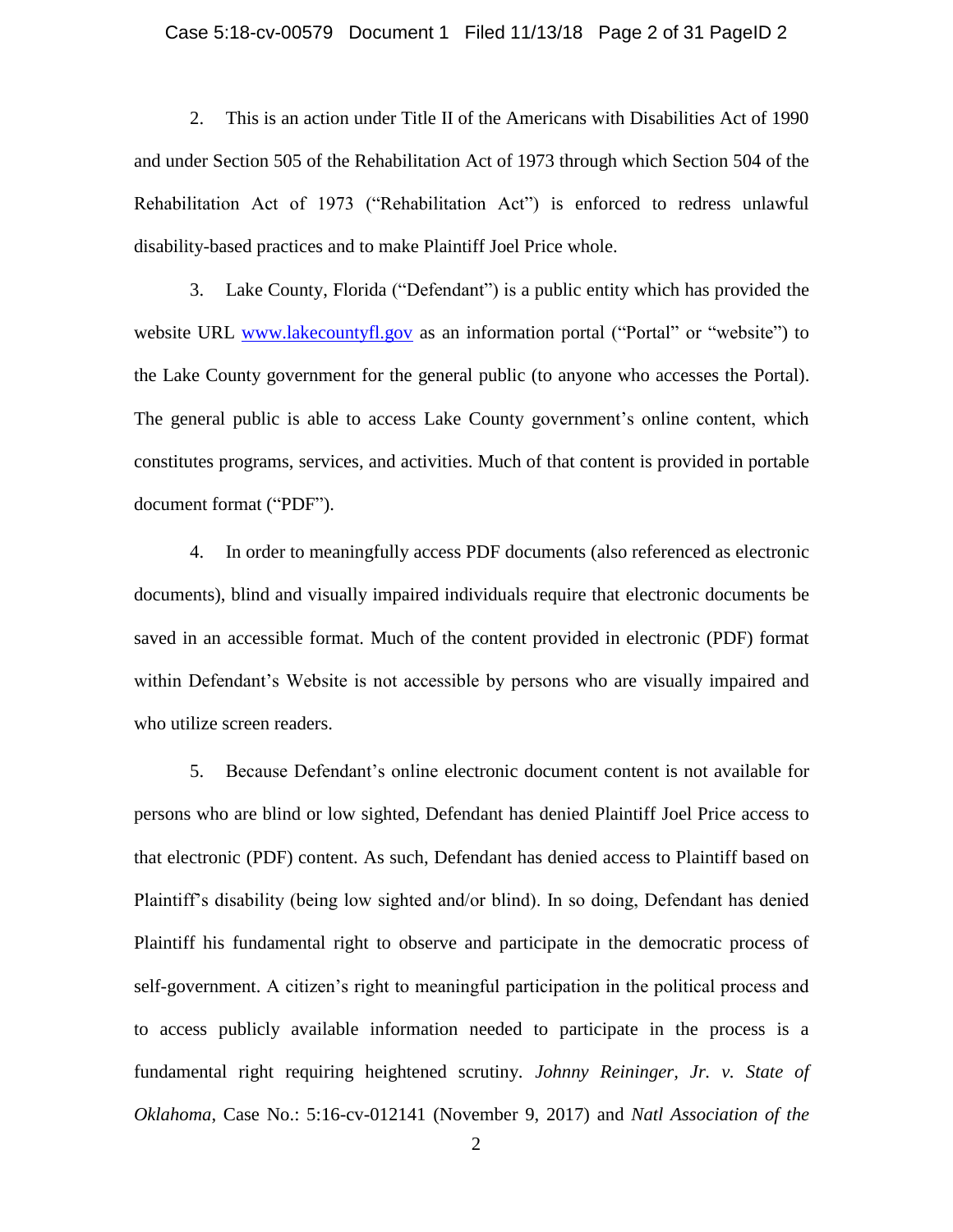*Deaf (NAD) v State of Florida* 18-cv-21232-UU [DE #28] (June 18, 2018).

6. Plaintiff brings this action against the Defendant to enforce the requirement of Section 504 of the Rehabilitation Act that a public entity receiving or distributing federal financial assistance (which Defendant receives and distributes each year) must not deny persons with disabilities the benefits of its programs, services and activities.

7. By failing to provide electronic documents in accessible format, Defendant has deprived blind and visually impaired individuals of the benefits of its online content, which benefit is afforded to sighted (non-disabled) individuals. As such, Defendant has increased the sense of isolation and stigma that the ADA and Section 504 were meant to redress for individuals with disabilities.

8. Defendant"s denial of much of its publicly available online content to blind and visually impaired individuals violates Section 504 of the Rehabilitation Act and Title II of the ADA.

9. Accordingly, Plaintiff seeks injunctive and declaratory relief to ensure that blind and visually impaired individuals have equal, effective and timely access to Defendant"s publicly available online content (consisting of electronic documents).

#### **JURISDICTION AND VENUE**

10. Plaintiff is expressly authorized to bring this action pursuant to Title II of the Americans With Disabilities Act, 42 U.S.C. §§ 12131-12133 ("ADA"), incorporating by reference the remedies, procedures and rights under Sections 504 of the Rehabilitation Act of 1973, 29 U.S.C. §§ 794, 794(a) ("Section 504"), incorporating the remedies, rights and procedures set forth in §717 of the Civil Rights Act of 1964, including the application of §§ 706(f) through 706(k), 42 U.S.C. § 2000e-5(f)-(k).

11. This Court has federal question jurisdiction pursuant to 28 U.S.C. § 1331 and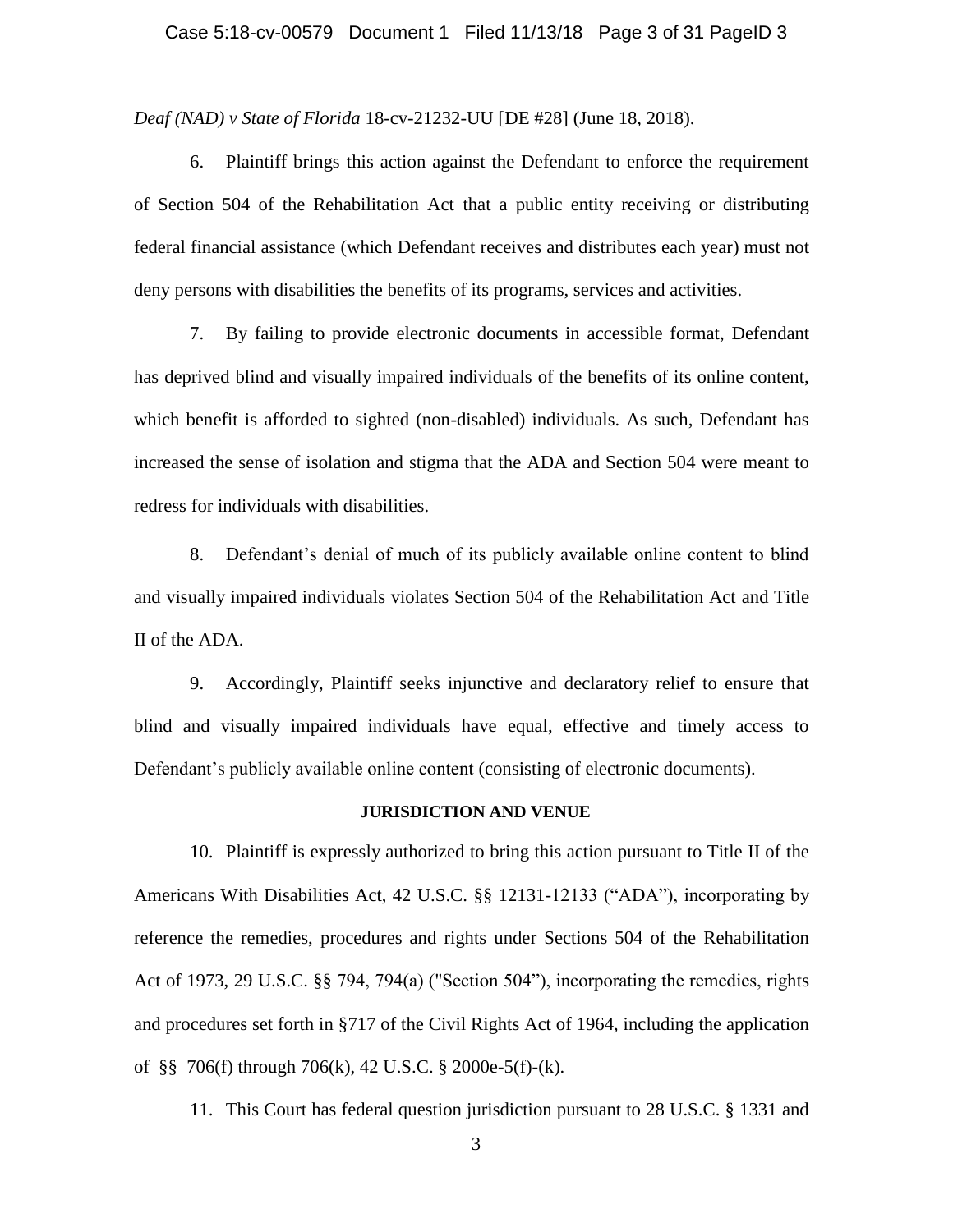42 U.S.C. § 12188. This Court"s jurisdiction is proper under 28 U.S.C. Section 451, 1331, 1337, and 1343.

12. Plaintiff has met all conditions precedent to bring this action.

#### **PARTIES**

#### **Joel Price**

13. Plaintiff Joel Price is a veteran of the U.S. Navy, a resident of the State of Florida, resides within this the Middle Judicial District of Florida, is *sui juris*, is disabled and a qualified individual as defined by the ADA.

14. Plaintiff is legally blind and a member of a protected class under the ADA, 42 U.S.C. § 12102(1)-(2), the regulations implementing the ADA set forth at 28 CFR §§ 36.101 *et seq.* and in 42 U.S.C. §3602, §802(h). Plaintiff"s disability is defined in 28 C.F.R. §35.108, as Plaintiff is substantially limited in the major life activity of seeing, specifically 28 C.F.R. § 35.108(c)(1).

15. Due to his disabilities, the Plaintiff requires the use and accompaniment of a service animal, as his service animal is a trained seeing-eye dog. Plaintiff's requirement for use of a service animal is defined by 28 C.F.R. §35.104 and Florida Statute  $§413.08(1)(d)$ .

16. Plaintiff is an otherwise qualified individual with a disability in that Plaintiff is qualified to access Defendant"s electronic documents.

17. Due to his disability, the Plaintiff requires that document information be saved in an accessible format such as HTML or an accessible electronic (PDF) format so that he can comprehend (read) that document with screen reader software.

#### **Lake County, Florida**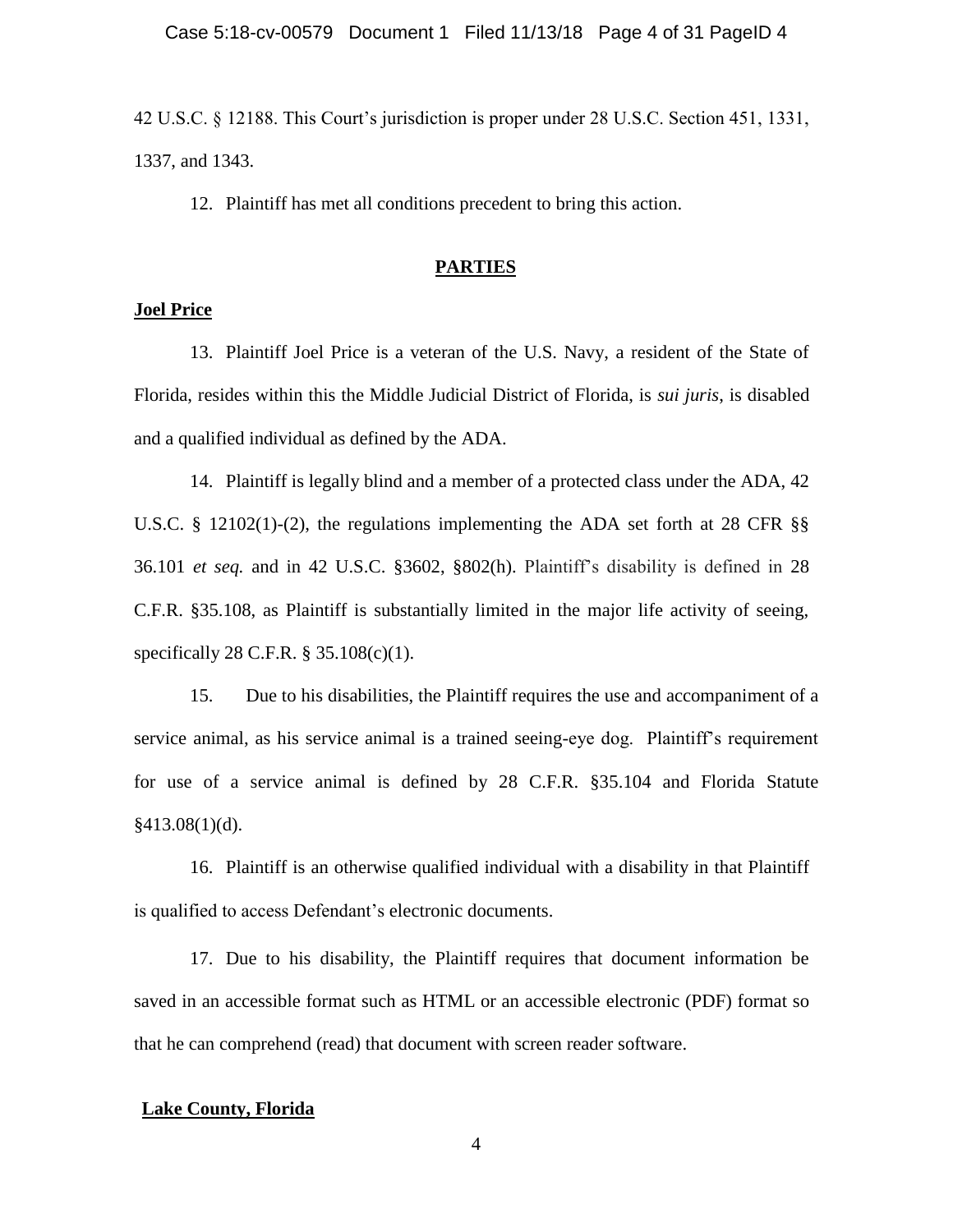18. Defendant Lake County, Florida is a local government entity, a body corporate and political subdivision of the State of Florida. Lake County was created in 1887 from portions of Sumter and Orange counties and was named for the many lakes within its borders.

19. Lake County Home Rule and Chapter 125.01 of the Florida Statutes give the Lake County Board of County Commissioners the ability to create (through a local public hearing ordinance procedure) local laws<sup>3</sup>. This process is done without having to go to the Florida Legislature to request special legislation to create these laws. The Board of County Commissioners is the governing body of the County. Its members are directly elected by the people of Lake County. The Board of County Commissioners appoint a County Manager who implements Lake County policy and laws and manages the governmental agencies and departments of Lake County. The Board of County Commissioners distributes federal financial assistance through its budgetary and legislative process to Lake County agencies and departments. No person, agency or department is above the Board of County Commissioners.

20. Since Defendant is a public entity, it is subject to Title II of the ADA. 42 U.S.C. § 12131(1).

21. On information and belief, Defendant is also a recipient and distributor of federal funds and as such, is also subject to the requirements of Sections 504 of the Rehabilitation Act of 1973.

### **GENERAL ALLEGATIONS**

22. Defendant offers a service through [www.lakecountyfl.gov](http://www.lakecountyfl.gov/) (its online portal)

 $3$  that are not in conflict with or specifically prohibited by state general law or the Florida Constitution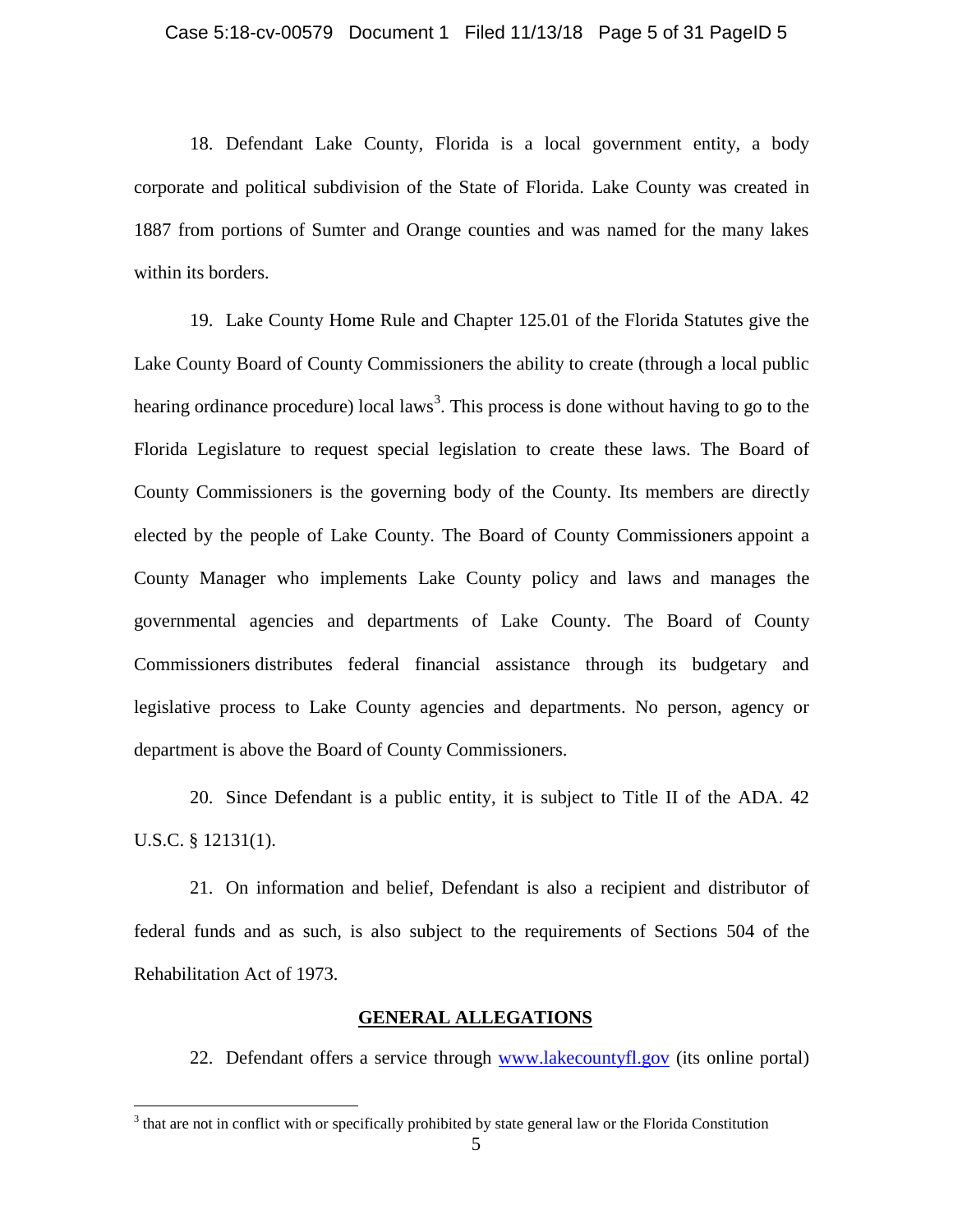#### Case 5:18-cv-00579 Document 1 Filed 11/13/18 Page 6 of 31 PageID 6

where interested persons can obtain pertinent information regarding the government of Lake County and living and visiting Lake County. Plaintiff is such an interested person.

23. Defendant"s portal provides pertinent information on living and visiting Lake County including (but not limited to): a Lake County flood facts information guide<sup>4</sup>, a chart detailing the organization of the Lake County government for the 2019 fiscal year<sup>5</sup>, a 2019 fiscal year fee schedule for waste collection in Lake County<sup>6</sup>, a bear awareness guide for Lake County<sup>7</sup> and a daily report for animal intakes for animal shelters in Lake County<sup>8</sup>. These types of documents are made available by Defendant to generally inform the public of the services provided by Defendant; therefore, this type of electronic documents also referenced herein as "electronic service documents."

24. Defendant"s portal also has publications which are embedded in PDF (electronic) format. These publications contain information on a variety of Lake County issues. A few of the publications provided to the public by Defendant include (but are not limited to): a soil and water conservation districts brochure<sup>9</sup> and a flyer for a poster design contest for a Lake County soil  $\&$  water conservation<sup>10</sup>. These publications are made available by Defendant to generally inform the public of pertinent information when living and visiting Lake County and of the services provided by Defendant. Therefore, these types of electronic documents (being publications providing a service to the public) are referenced as "electronic service documents."

25. Defendant"s Website also contains electronic documents which provide

<sup>4</sup> [https://www.lakecountyfl.gov/pdfs/Public\\_Works/Engineering/Lake\\_County\\_Flood\\_Facts.pdf](https://www.lakecountyfl.gov/pdfs/Public_Works/Engineering/Lake_County_Flood_Facts.pdf)

<sup>&</sup>lt;sup>5</sup>https://www.lakecountyfl.gov/documents/county\_manager/organizational-chart.pdf

 $\frac{6 \text{ https://www.lakecountyfl.gov/pdfs/fee\_scheduling/2019/public_works.pdf}}{7 \text{ https://www.lakecountyfl.gov/pdfs/fae\_scheduling/2019/public_works.pdf}}$ 

[https://lakecountyfl.gov/pdfs/code\\_enforcement/bear\\_awareness.pdf](https://lakecountyfl.gov/pdfs/code_enforcement/bear_awareness.pdf)

<sup>&</sup>lt;sup>8</sup>[https://www.lakecountyfl.gov/pdfs/animal\\_shelter/yesterdayintake.pdf](https://www.lakecountyfl.gov/pdfs/animal_shelter/yesterdayintake.pdf)

<sup>&</sup>lt;sup>9</sup>[https://www.lakecountyfl.gov/pdfs/conservation\\_compliance/lake\\_soil/Florida](https://www.lakecountyfl.gov/pdfs/conservation_compliance/lake_soil/Florida_Districts_Brochure_2015.pdf)\_Districts\_Brochure\_2015.pdf <sup>10</sup> [https://www.lakecountyfl.gov/pdfs/conservation\\_compliance/lake\\_soil/PosterContestFlyer.pdf](https://www.lakecountyfl.gov/pdfs/conservation_compliance/lake_soil/PosterContestFlyer.pdf)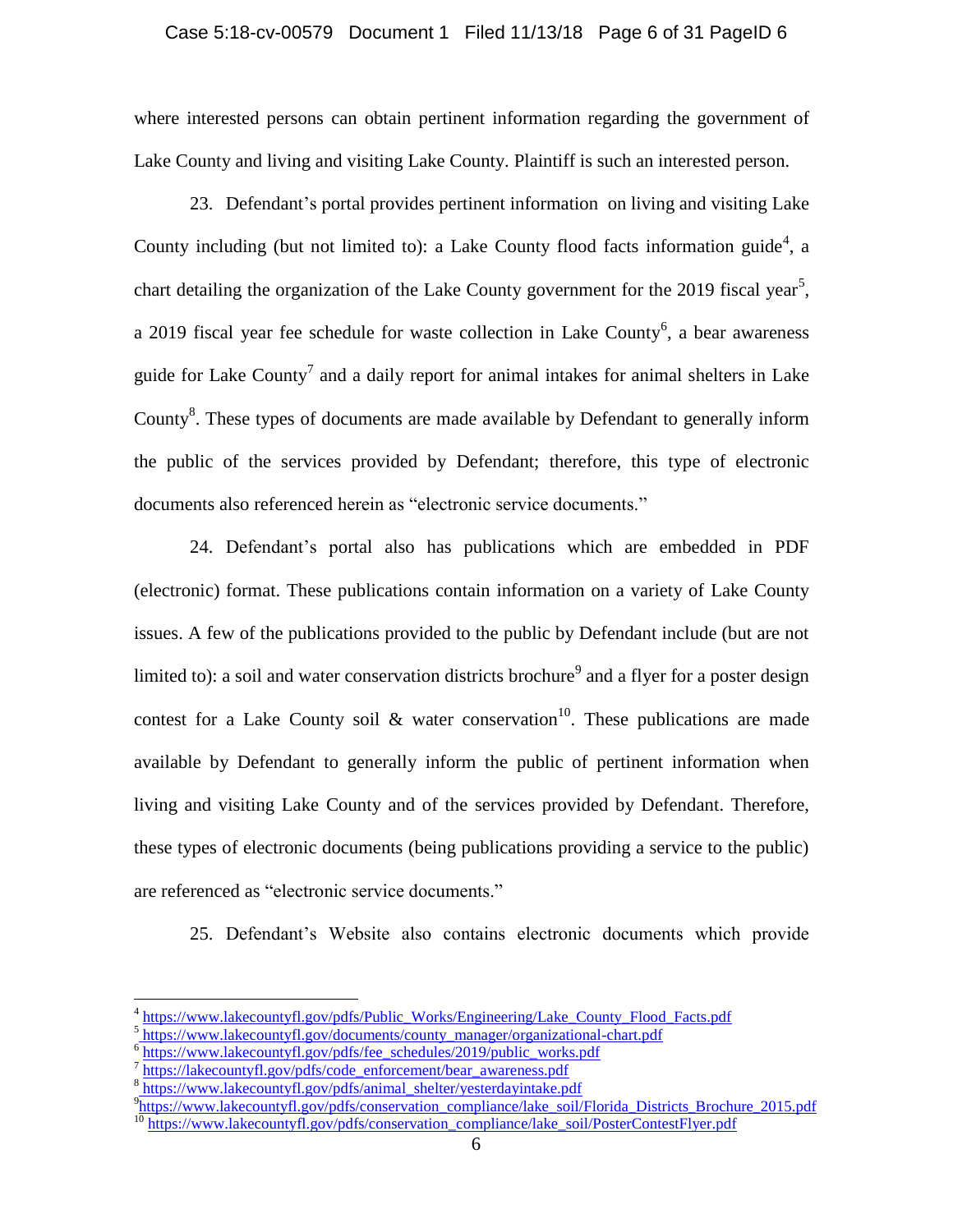#### Case 5:18-cv-00579 Document 1 Filed 11/13/18 Page 7 of 31 PageID 7

information on Lake County policies and positions which affect the public directly. A sampling of those links to electronic documents (which are also referenced as "electronic policy documents") is provided herein below:

- An ordinance regarding uniform street addressing $^{11}$ .
- Model landscape ordinance<sup>12</sup>, requiring the use and preservation of appropriate native vegetation.
- A 2015 fiscal year quarterly financial report<sup>13</sup>.

26. The Lake County Commissioner's meetings make up the bulk of Defendant's legislative history. The Lake County Commissioner"s meetings have a direct effect on the lives of citizens in the region. Interested persons can become informed about the effect of the Lake County Commissioner"s meetings and the resulting policies, budgets, and services online by viewing the electronic documents generated which reflect the decisions made by Lake County Commissioners through this portal. Interested persons are able to view thousands of documents related to the government of Lake County (also referenced as "electronic agenda documents") through this portal. An example of electronic agenda documents include the 2019 fiscal year adopted budget book<sup>14</sup> and meeting minutes for the capital facilities advisory committee meeting on October 10,  $2013^{15}$ . Through reviewing the agenda documents, interested persons can ascertain what upcoming projects are being negotiated and voted upon, and can find out the direction that Lake County is moving related to issues such as tax (assessments), spending (budgets), and legislative policy (affecting the environment, waste collection, and open spaces).

27. Through perusing the archived agenda documents, interested persons can ascertain what past legislation and projects on which the Lake County Commissioners has

<sup>&</sup>lt;sup>11</sup> <https://www.lakecountyfl.gov/pdfs/CountyAttorney/ordinance-2018-39.pdf>

<sup>&</sup>lt;sup>12</sup> [https://www.lakecountyfl.gov/pdfs/conservation\\_compliance/AIVWCC\\_Model\\_Landscape\\_Ordinance.pdf](https://www.lakecountyfl.gov/pdfs/conservation_compliance/AIVWCC_Model_Landscape_Ordinance.pdf) <sup>13</sup> [https://lakecountyfl.gov/pdfs/Budget/FY2015/FY15\\_1Q\\_Report.pdf](https://lakecountyfl.gov/pdfs/Budget/FY2015/FY15_1Q_Report.pdf)

<sup>&</sup>lt;sup>14</sup> <https://lakecountyfl.gov/pdfs/Budget/FY2019/FY-2019-Adopted-Budget-Book.pdf>

<sup>&</sup>lt;sup>15</sup> [https://lakecountyfl.gov/pdfs/IFC\\_agendas\\_minutes/minutes/101013.pdf](https://lakecountyfl.gov/pdfs/IFC_agendas_minutes/minutes/101013.pdf)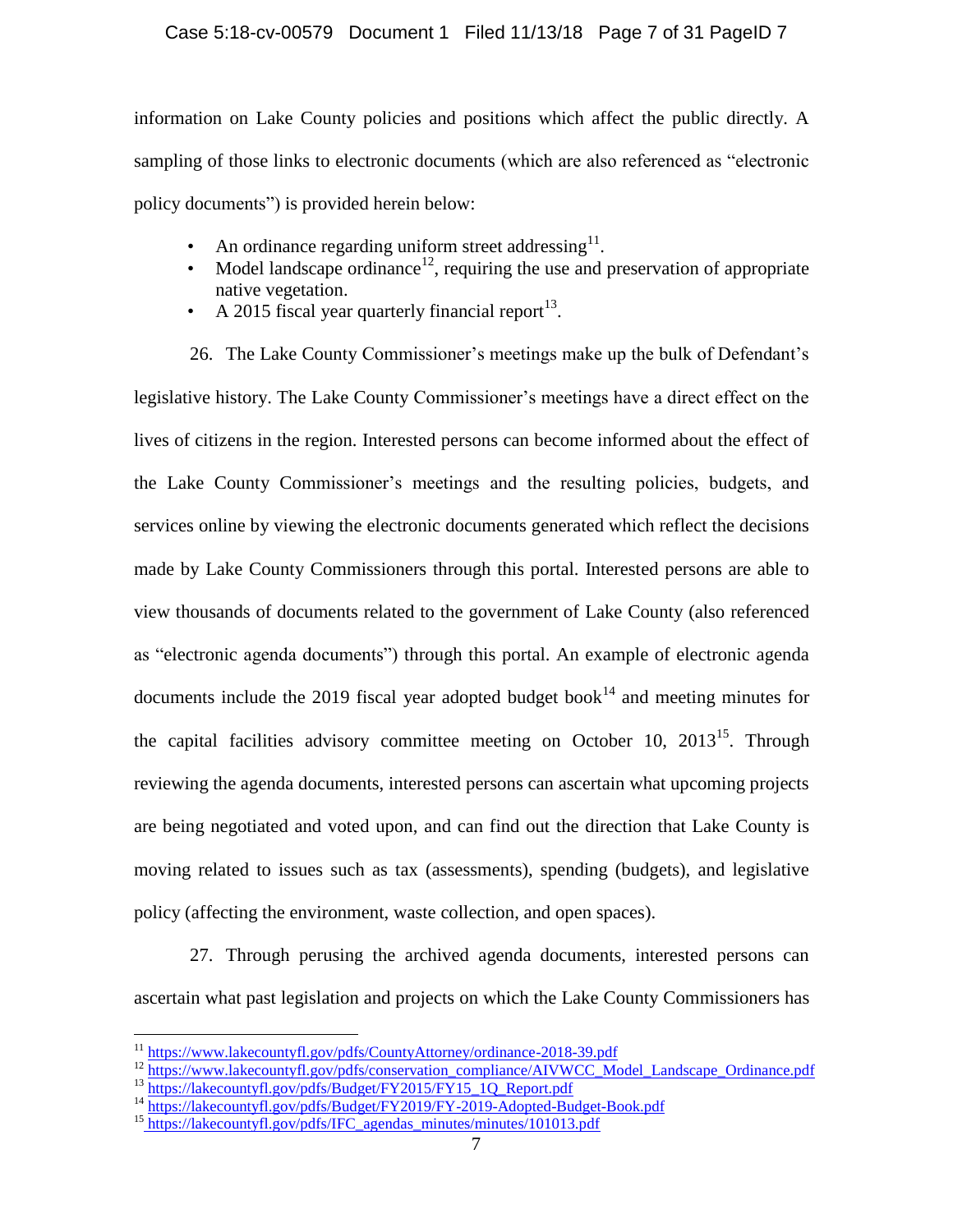#### Case 5:18-cv-00579 Document 1 Filed 11/13/18 Page 8 of 31 PageID 8

voted regarding important social, growth, and environmental issues which (while voted upon in the past) have a direct effect on current and future events in Lake County.

28. Defendant"s electronic documents contain a plethora of information regarding matters which affect the public directly such as related animal adoption, environmental resources management, and citizen safety.

29. Through Defendant"s portal, interested persons can read Defendant"s electronic documents on demand.

30. However, blind and/or visually impaired persons require screen reader software to read/comprehend (Defendant's) electronic documents.

31. Online "on-demand" viewing of the Defendant"s electronic documents is not an option available to persons with vision disabilities due to the fact that those documents are provided solely in a *PDF flat surface* format and do not interface with screen reader software as used by blind and visually impaired individuals. Plaintiff (who is legally blind) is such an interested person.

32. As an active and social Florida resident, Plaintiff is interested in the quality of life, level of concern for citizen wellness regarding natural disasters (such as floods) or local animals, and the inclusiveness in understanding in government and civic processes, which would make Lake County a viable visiting and living option. Therefore, Plaintiff is interested in investigating the civic engagement of the county for its citizens, and the resources dedicated to informing the public on how to be more successful when it comes to conservation of resources like water, as well as providing information for animal adoption in Lake County.

33. Therefore, in March 2018, Plaintiff visited Defendant"s Website with the intent of educating himself about the quality of life and governmental functioning in Lake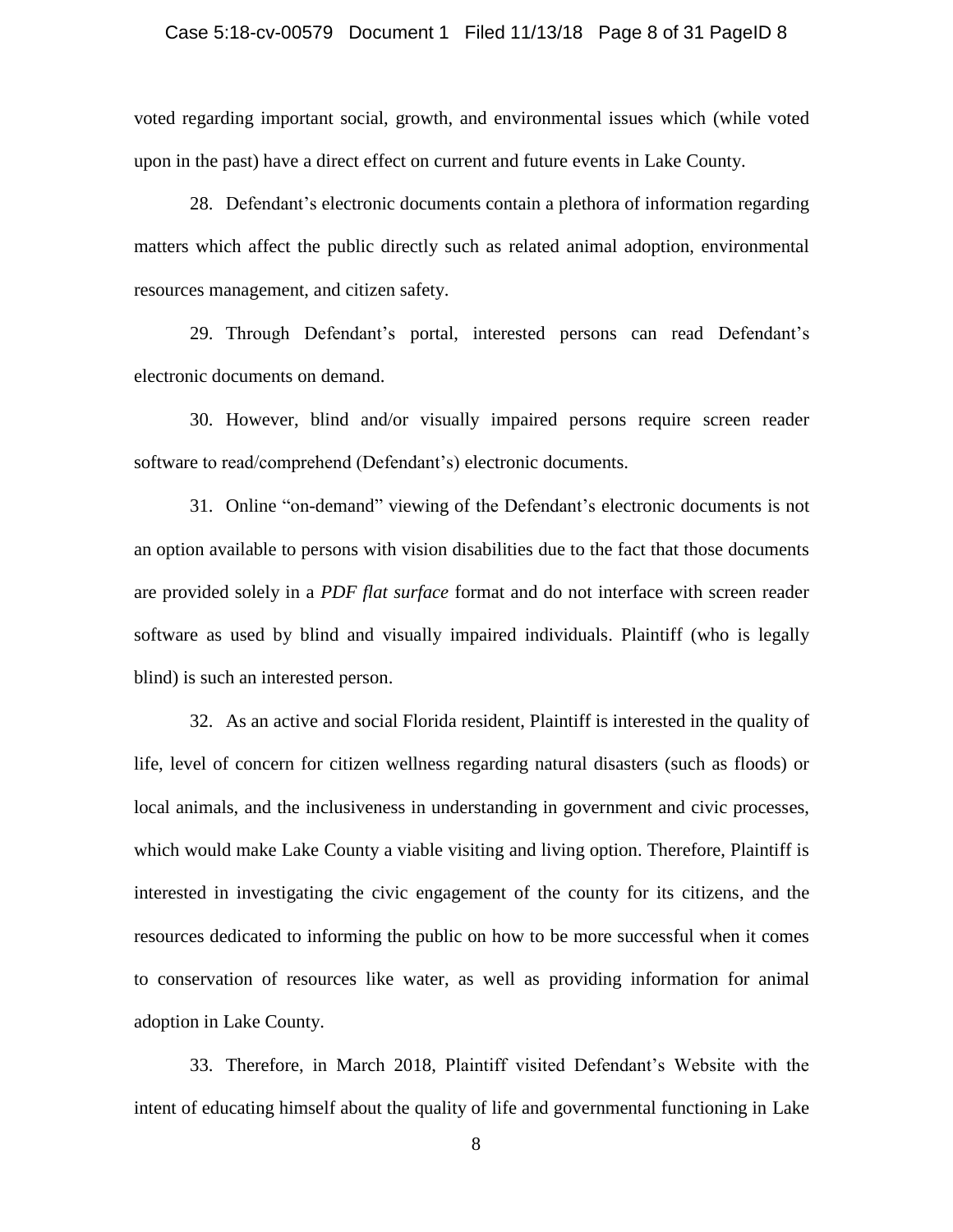#### Case 5:18-cv-00579 Document 1 Filed 11/13/18 Page 9 of 31 PageID 9

County. Plaintiff also wanted to find out more about programs, services and activities available to visitors and residents of Lake County.

34. Since Plaintiff is unable to drive, Plaintiff is interested in paratransit services are provided by Defendant. Such paratransit services are available and located at [https://lakecountyfl.gov/pdfs/Community\\_Services/transportation\\_disadvantaged/applicat](https://lakecountyfl.gov/pdfs/Community_Services/transportation_disadvantaged/application_for_paratransit_services.pdf) ion for paratransit services.pdf. However, this information is provided in electronic document format as part of Defendant's service documents.

35. Because Defendant"s electronic documents are not in an accessible format for the blind and visually impaired and are not provided in accessible HTML or PDF format, Plaintiff was prevented from becoming informed about Lake County"s governmental functioning, policies, programs, services and activities as Defendant offers to the public because of his vision disability. This exclusion resulted in Plaintiff suffering from feelings of segregation, rejection, and isolation as Plaintiff was left excluded from participating in the community services, programs and activities offered by Lake County in a manner equal to that afforded to others who are not similarly disabled.

36. Therefore, on May 25, 2018, Plaintiff wrote a letter to Defendant and informed Defendant that he is legally blind and unable to fully access the electronic documents which Defendant provides to the public with his screen reader software. In that letter, Plaintiff requested Defendant's electronic documents be provided in an accessible format for blind and visually impaired individuals (such as himself). Plaintiff made this request via U.S. mail service. Plaintiff"s letter request is attached hereto as Exhibit A.

37. On June 7 2018, Defendant sent a letter in response to the Plaintiff, providing an alternative communication related to its electronic agenda documents (Commissioner"s meetings) but did not provide viable effective communication to Defendant"s service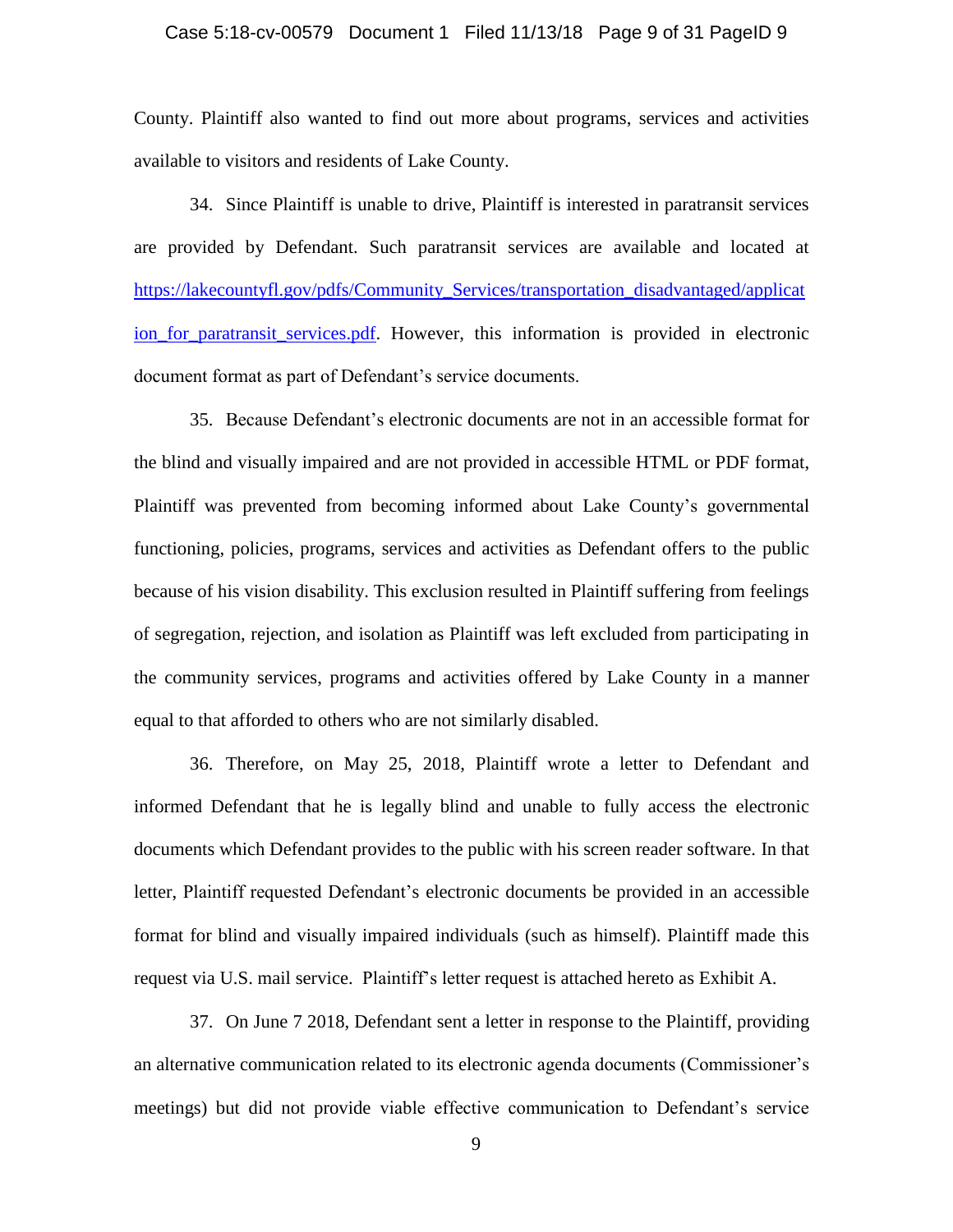#### Case 5:18-cv-00579 Document 1 Filed 11/13/18 Page 10 of 31 PageID 10

documents and publications. See Exhibit B. Defendant"s response did not state that the electronic documents which it provides to the public were now accessible, as Plaintiff had requested in his request for accommodation letter. The alternative offers that Defendant proffered in its response was not effective communication. Plaintiff"s preferred alternative should have been given primary consideration; i.e.: provide the PDF electronic documents in HTML format.

38. On November 6, 2018, Plaintiff again attempted to access Defendant"s electronic documents, but those electronic documents remained inaccessible as he still could not comprehend them with his screen reader software. It is sufficiently obvious that Plaintiff and others who are blind or low sighted need Defendant to properly save its documents so that they are accessible on demand and permit such persons to benefit from the services, programs and activities.

39. By Defendant"s failure to make the electronic documents on its Website accessible, Plaintiff has suffered injuries and shame, humiliation, isolation, segregation, experienced emotional suffering, pain and anguish and has been segregated and prohibited from enjoying the programs, services and activities offered by Defendant to the public.

40. Plaintiff continues to desire to participate in the governmental functioning of Lake County and partake in the programs, services, and activities of Lake County as a resident of the state of Florida and a visitor to Lake County, but Plaintiff continues to be harmed due to his inability to avail himself of the programs, services, and activities due to his failure to comprehend the electronic documents Defendant provides to the public.

41. Furthermore, Defendant has not provided any other auxiliary aid or service which would assist Plaintiff and/or similarly situated blind or visually impaired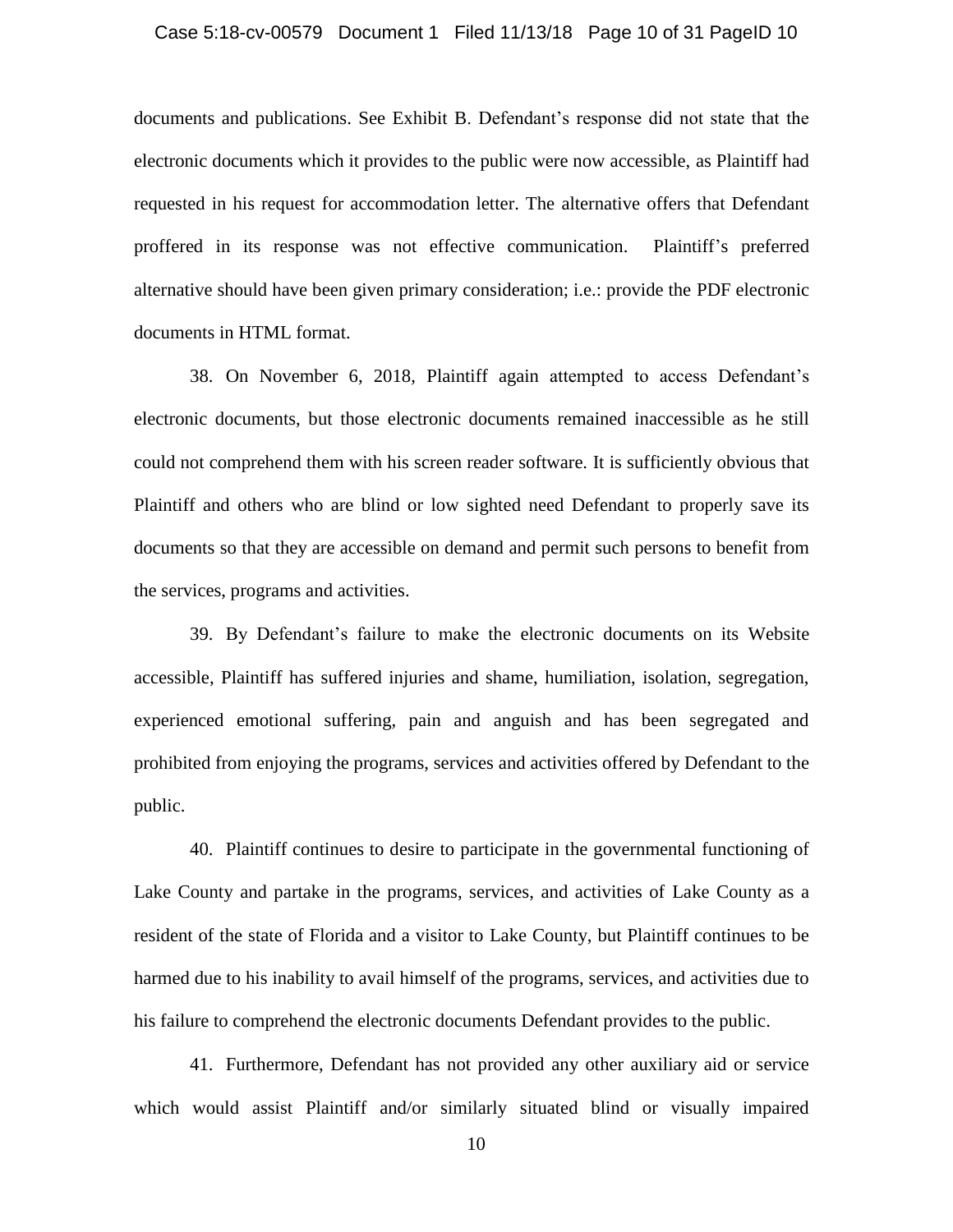#### Case 5:18-cv-00579 Document 1 Filed 11/13/18 Page 11 of 31 PageID 11

constituents to meaningfully access and fully comprehend Defendant"s electronic documents in the same manner as Defendant has as made available to the non-disabled public.

42. Because Defendant has not provided its electronic documents in an accessible format for the blind and visually impaired, Plaintiff has been prevented from becoming informed of Lake County"s governmental functioning, policies, programs, services and activities as offered to the public by Defendant because of his vision disability. As such, Plaintiff was left excluded from participating in Lake County government and the community services, programs and activities offered by Lake County in a manner equal to that afforded to others who are not similarly disabled.

43. Plaintiff"s inability to access Defendant"s electronic documents has resulted in a *virtual barrier* which has impaired, obstructed, hindered, and impeded Plaintiff"s ability to become an involved citizen in Lake County government and learn about the programs, services and activities available to residents and visitors of Lake County.

44. On information and belief, since March 2018, when Plaintiff first began to attempt to access and learn about Lake County programs, services, activities and government, Defendant has not made reasonable modifications to its policies and procedures to ensure future compliance with the ADA and/or the Rehabilitation Act. As of this filing, the electronic documents made available by Defendant remain inaccessible to Plaintiff as well as to other blind and visually disabled individuals.

45. Plaintiff continues to desire to become involved in the Lake County governmental process. However, Plaintiff is unable to do so, as he is unable to meaningfully access and comprehend the electronic documents provided by Defendant for the public.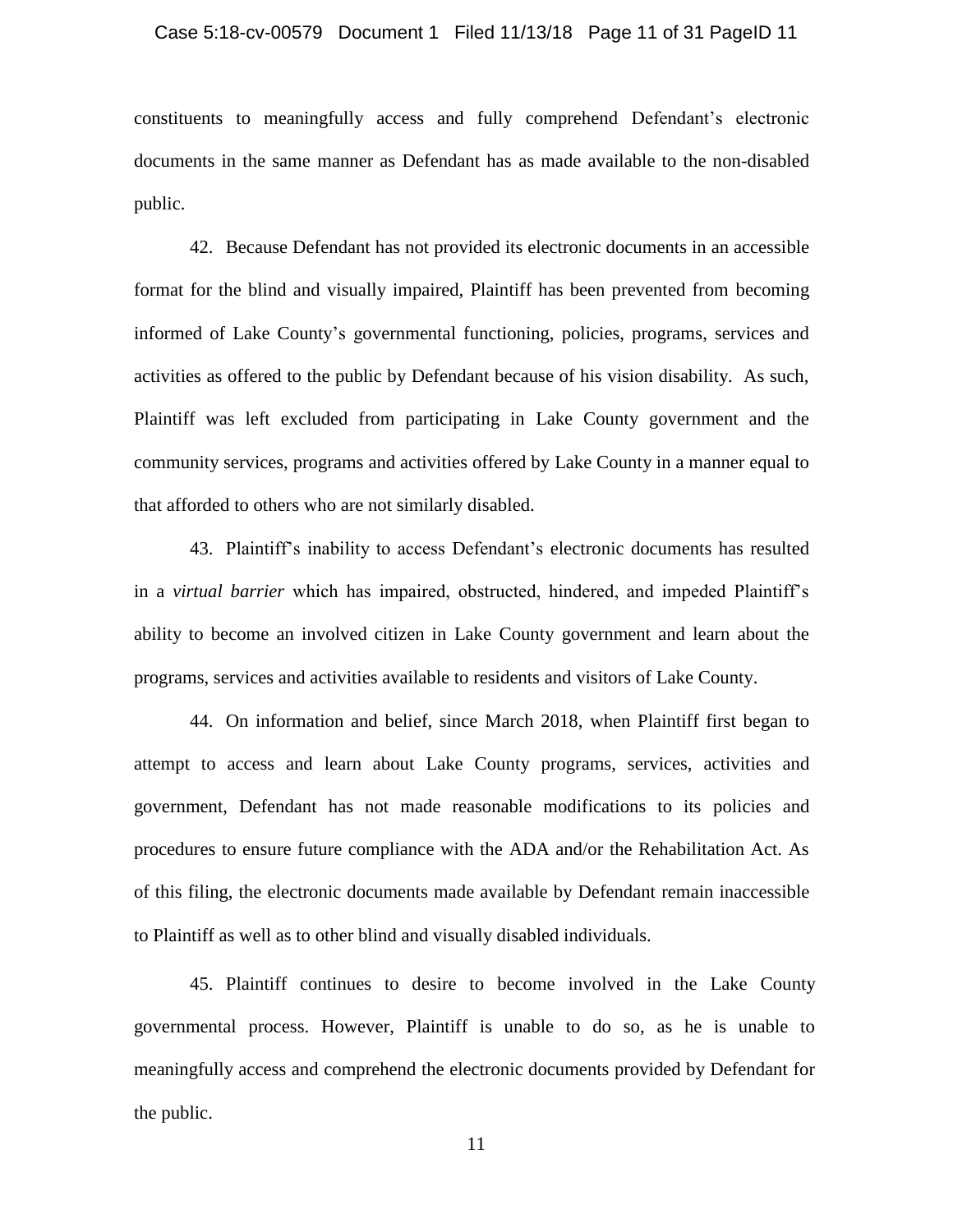#### Case 5:18-cv-00579 Document 1 Filed 11/13/18 Page 12 of 31 PageID 12

46. Plaintiff has concrete plans to read and comprehend (on a weekly basis) the electronic documents supplied by Defendant as a service to the public. However, Plaintiff is prevented from enjoying the programs, services and activities for residents and visitors of Lake County due to the unlawful barrier created by Defendant"s refusal to make its electronic documents accessible for screen reader software as used by the visually impaired.

47. Plaintiff (and others with vision impairments) will suffer continuous and ongoing harm from the Defendant"s omissions, policies, and practices regarding its electronic documents unless enjoined by this Court.

48. Defendant has engaged (and continues to engage) in unlawful practices in violation of Title II of the ADA (42 U.S.C. §12132 and Section 504).

49. Defendant"s unlawful practices include (but are not limited to) denying Plaintiff (an individual with a disability) the ability to participate in Lake County government and to participate in the Lake County community programs, services and activities by failing to provide Plaintiff the ability to study and review Lake County"s electronic documents in the same manner as provided to the sighted public.

50. Defendant is deliberately indifferent to the provisions of the Rehabilitation Act and Title II of the ADA in regard to the unlawful practices described herein because Defendant is aware of the availability of computer programs which allow Defendant to save electronic documents in an accessible format. Despite the ease of providing accessible electronic documents, Defendant has failed to reasonably modify its policies, processes and procedures for the same.

51. As a result of Defendant's actions, Plaintiff has been damaged and has suffered injuries and shame, humiliation, isolation, segregation, experienced emotional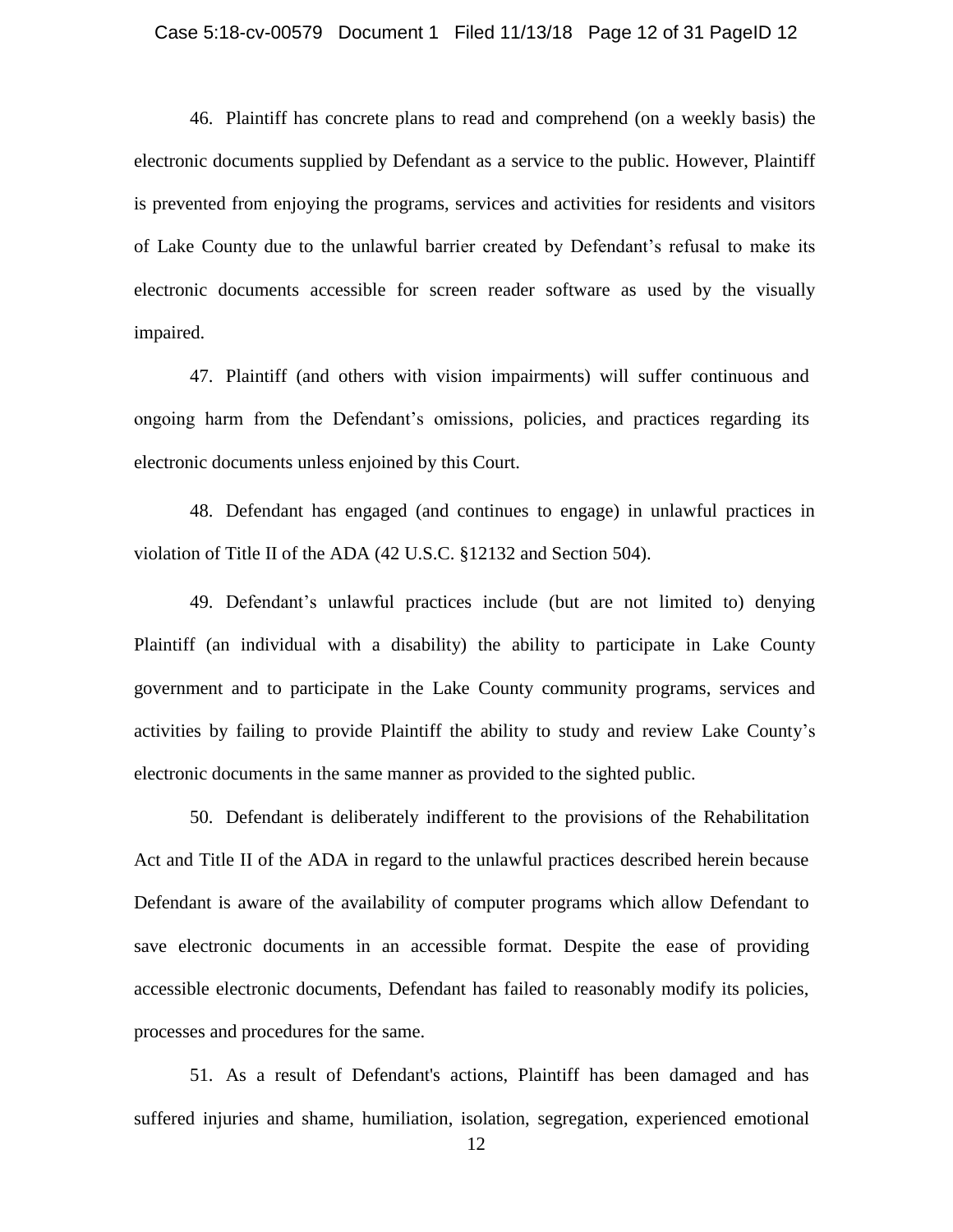suffering, pain and anguish.

52. For all of the foregoing, Plaintiff has no adequate remedy at law.

53. Plaintiff has retained Scott Dinin P.A. and J. Courtney Cunningham PLLC as

his legal counsel in this action and has agreed to pay a reasonable attorney fee.

#### **COUNT I – VIOLATIONS OF TITLE II OF THE ADA**

54. The broad mandate of the ADA is to provide an equal opportunity for individuals with disabilities to participate in and benefit from all aspects of American civic and economic life and that mandate extends to public entities including Defendant and the documents that Defendant provides to the public (including those documents provided in electronic document format).

55. The Department of Justice guidelines on the application of Title II of the

ADA state:

[T]he Department has taken the position that title II covers Internet Web site access. Public entities that choose to provide services through web-based applications (e.g., renewing library books or driver's licenses) or that communicate with their constituents or provide information through the Internet must ensure that individuals with disabilities have equal access to such services or information, unless doing so would result in an undue financial and administrative burden or a fundamental alteration in the nature of the programs, services, or activities being offered. 28 C.F.R. Pt. 35 app. A.

56. Title II of the ADA mandates that no qualified individual with a disability shall, by reason of such disability, be excluded from full and equal participation in or be denied the benefits of the services, programs, or activities of a public entity, or be subjected to discrimination by any such entity, 42 U.S.C. §12132.

57. Defendant Lake County is a political subdivision of the State of Florida and a public entity under Title II of the ADA. A public entity includes any instrumentality of a state or local government therefore, Defendant is subject to Title II of the ADA. 42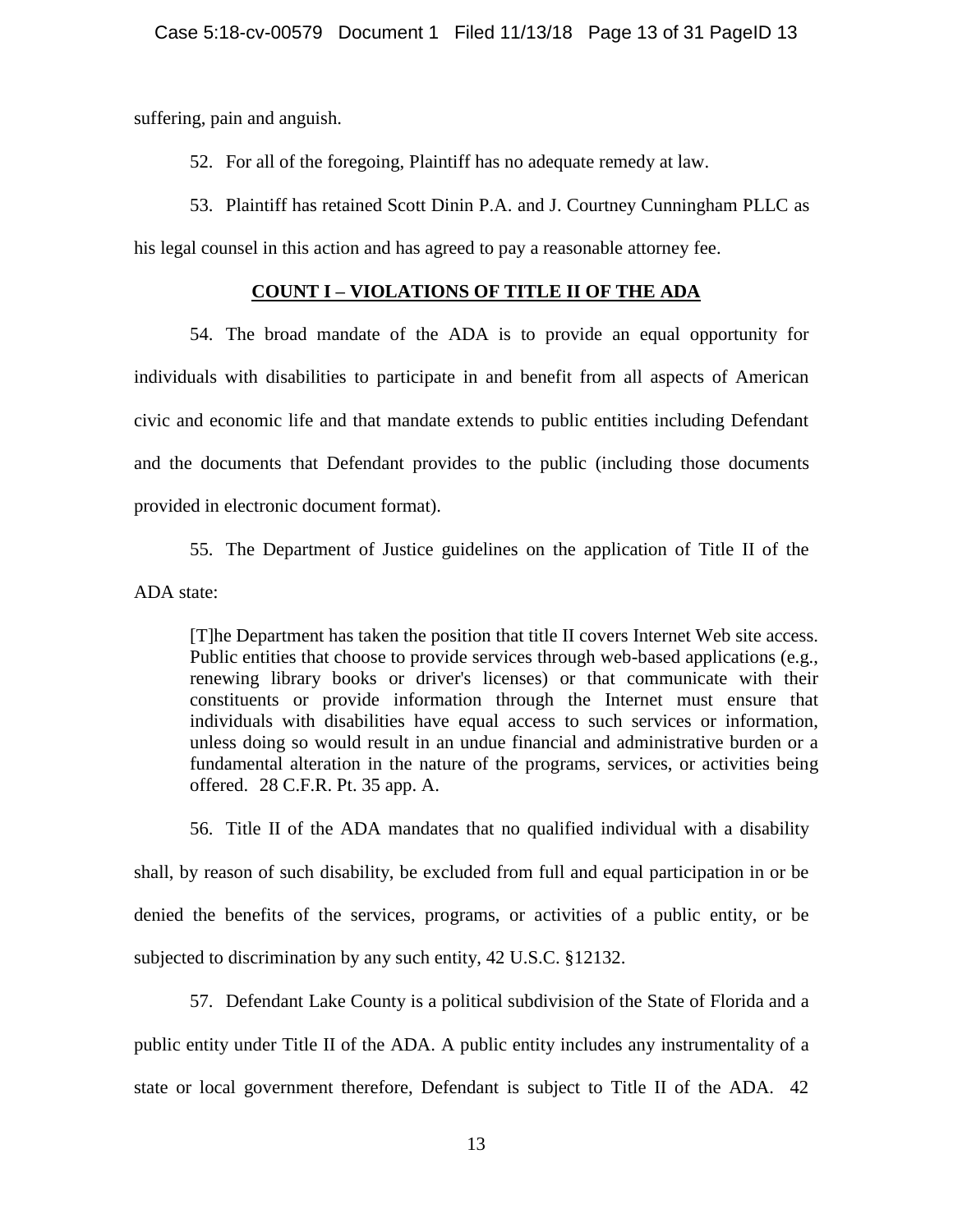#### U.S.C. §12131(1)(b).

58. As a public entity, Defendant must:

a) Provide full and equal enjoyment of its services, programs, and activities in the most integrated setting appropriate to people with disabilities. 42 U.S.C. §12131, *et. seq.*; 28 C.F.R. §35.130(a).

b) Ensure that no individual with a disability is excluded, denied services, segregated, or otherwise treated differently than other individuals unless the public entity can demonstrate that taking those steps to modify policies, practices, or procedures would fundamentally alter the nature of the service, program, or activity; 28 C.F.R. §35.130(b)(7).

c) Ensure that no individual with a disability is excluded, denied services, segregated or otherwise treated differently than other individuals unless the public entity can demonstrate that legitimate safety requirements are necessary for safe operation. Any safety requirements must be based on actual risks and not on mere speculation, stereotypes, or generalizations about individuals with disabilities; 28 C.F.R. §35.130(h).

59. Defendant"s document creation and storage on [www.lakecountyfl.gov](http://www.lakecountyfl.gov/) is a program, service, or activity within the definition of Title II of the ADA. Defendant makes information available in thousands of pages of documents available through its information portal through which the public can access electronic documents.

60. Defendant failed to provide its electronic documents in a format accessible to visually impaired individuals who require screen reader software to comprehend those electronic documents despite the sufficiently obvious need to do so. Therefore, Plaintiff has been effectively denied access to those electronic documents by Defendant.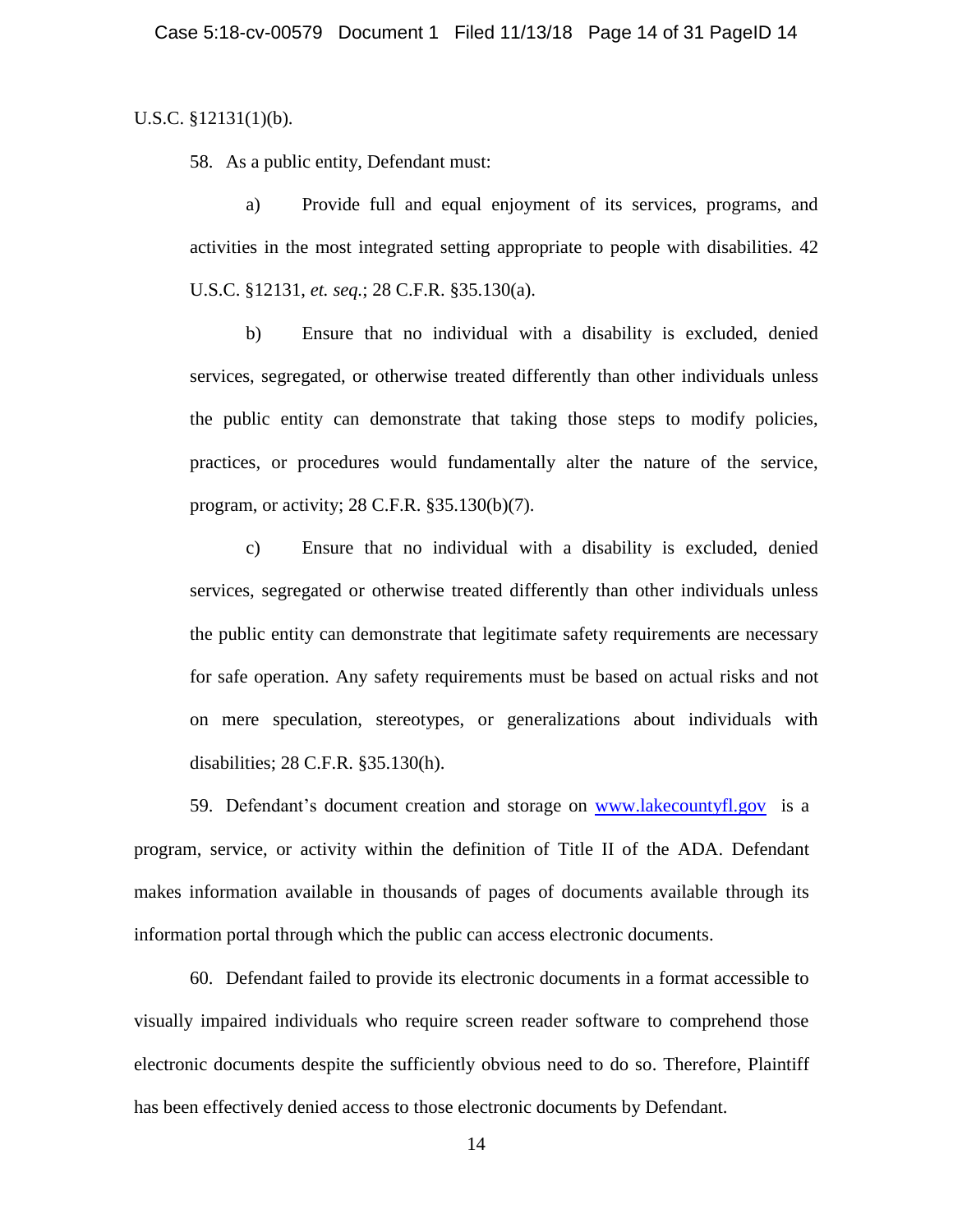#### Case 5:18-cv-00579 Document 1 Filed 11/13/18 Page 15 of 31 PageID 15

61. By denying Plaintiff the opportunity to comprehend and benefit from its electronic documents due to Plaintiff"s disability (visual impairment), Defendant has denied Plaintiff the opportunity to participate in or benefit from the services, programs or activities afforded to non-disabled persons and persons who are not visually impaired.

62. Providing electronic documents in a format that can be recognized by screen reader software and therefore making those electronic documents accessible to the visually impaired would not result in any undue burden to Defendant.

63. Providing electronic documents in a format that can be recognized by screen reader software thereby making those electronic documents accessible to the visually impaired would not fundamentally change the nature of Defendant's services, programs, or activities.

64. Defendant is required to provide full and equal enjoyment of its services, programs, and activities in the most integrated setting appropriate to people with disabilities. 42 U.S.C. §12131, *et. seq*.; 28 C.F.R. Part 35.

65. As a result of the virtual barriers within the electronic documents provided by Defendant, visually impaired individuals are denied the full and equal access to the services, programs, and activities offered by Lake County and have been denied participation in the government of Lake County in a manner equal to that afforded to others; in derogation of Title II of the ADA and Section 504.

66. As a public entity, Defendant may not (directly or through contractual or other arrangements) utilize methods of administration that deny individuals with disabilities access to its services, programs, and activities or that perpetuate the discrimination of another public entity; 28 C.F.R. § 35.130(b)(3).

67. As a public entity and pursuant to Title II, Defendant is required to make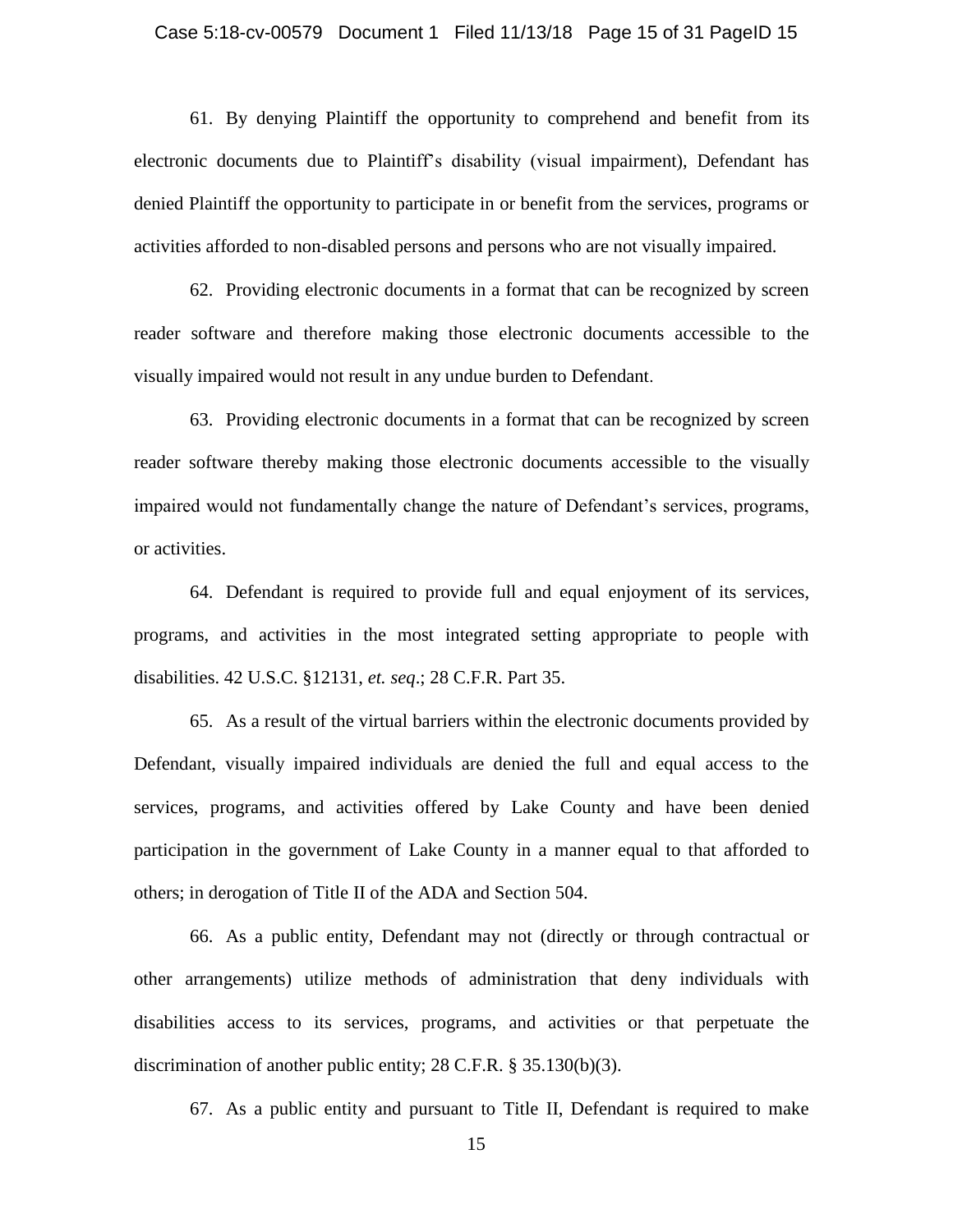#### Case 5:18-cv-00579 Document 1 Filed 11/13/18 Page 16 of 31 PageID 16

reasonable modifications in its policies, practices, or procedures when the modifications are necessary to avoid discrimination on the basis of disability, unless the public entity can demonstrate that making the modifications would fundamentally alter the nature of the service, program, or activity; 28 C.F.R. § 35.130(b)(7).

68. Defendant is required to present the electronic documents it provides to the public in an accessible format in a timely manner, and in such a way as to protect the privacy and independence of the individual with a disability.

69. Defendant"s failure to make its electronic documents accessible impedes Plaintiff (and similarly situated visually impaired individuals) from fully accessing the programs, services, and activities of Lake County as offered to residents and visitors so that they can participate in the governmental process and affairs of Lake County, and enjoy the activities, services and programs provided by Lake County. By such failure, Defendant has discriminated against the visually impaired.

70. Defendant is blatantly discriminating by its failure to provide accessible electronic documents for blind and visually impaired citizens. Defendant has violated Title II of the ADA in numerous ways, including discriminatory action which occurred when the Defendant failed to maintain policies and procedures to ensure compliance with Title II of the ADA by creating barriers for individuals with disabilities who are visually impaired and who require the assistance of interface with screen reader software to comprehend and access Defendant"s electronic documents provided within its Website. These violations are ongoing.

71. As a result of Defendant"s inadequate creation, development, and administration of Defendant's electronic documents, Plaintiff is entitled to injunctive relief pursuant to 42 U.S.C. §12133 to remedy the discrimination.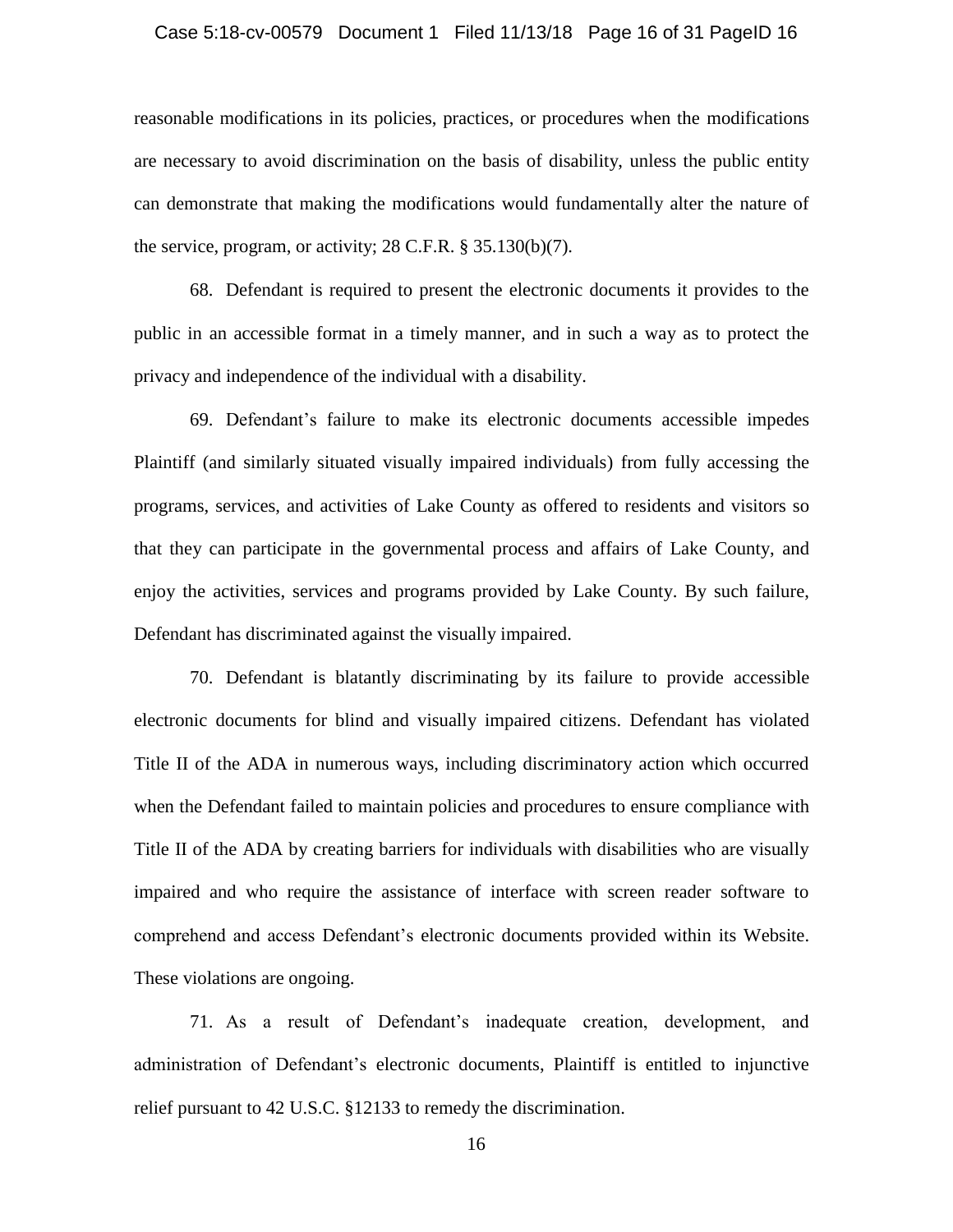#### **COUNT II – VIOLATION OF SECTION 504 OF THE REHABILITATION ACT**

72. Plaintiff is legally blind, which substantially limits him in his major life activity of seeing. Therefore, Plaintiff is an otherwise qualified individual with a disability under Section 504 of the Rehabilitation Act.

73. In *Nat'l Ass'n of Deaf v. State*, No. 18-cv-21232, 2018 WL 3722936, at \*5 (S.D. Fla. June 18, 2018) (citing *Cash v. Smith*, 231 F.3d 1301, 1305 (11<sup>th</sup> Cir. 2000) the court found that "[t]he elements of a Title II claim and a section 504 Rehabilitation Act claim are the same," and can be addressed together.

74. As an otherwise qualified individual, Plaintiff is expressly authorized under Section 505 of the Rehabilitation Act which enforces Section 504 of the Rehabilitation Act, 29 U.S.C. §§ 794 & 794(a), incorporating the remedies, rights and procedures set forth in Section 717 of the Civil Rights Act of 1964, including the application of §§ 706(f) - (k), 42 U.S.C. §§ 2000e (5)(f) - (k).

75. On information and belief, Defendant is a recipient of federal financial assistance. The Lake County Board of County Commissioners distributes that federal financial assistance to its agencies and departments through its budgetary and legislative activities. As the distributor of federal financial assistance, all of the operations of Lake County Board of County Commissioners (including Defendant"s online portal) are subject to the Rehabilitation Act as a covered program or activity. 29 U.S.C. §794(b)(1)(B).

76. Congress enacted the Rehabilitation Act in 1973 to enforce the policy of the United States that all programs, projects, and activities receiving federal assistance "... be carried out in a manner consistent with the principles of . . . inclusion, integration, and full participation of the individuals [with disabilities]." 29 U.S.C.  $\S701(c)(3)$ .

77. Section 504 of the Rehabilitation Act prohibits recipients of federal funding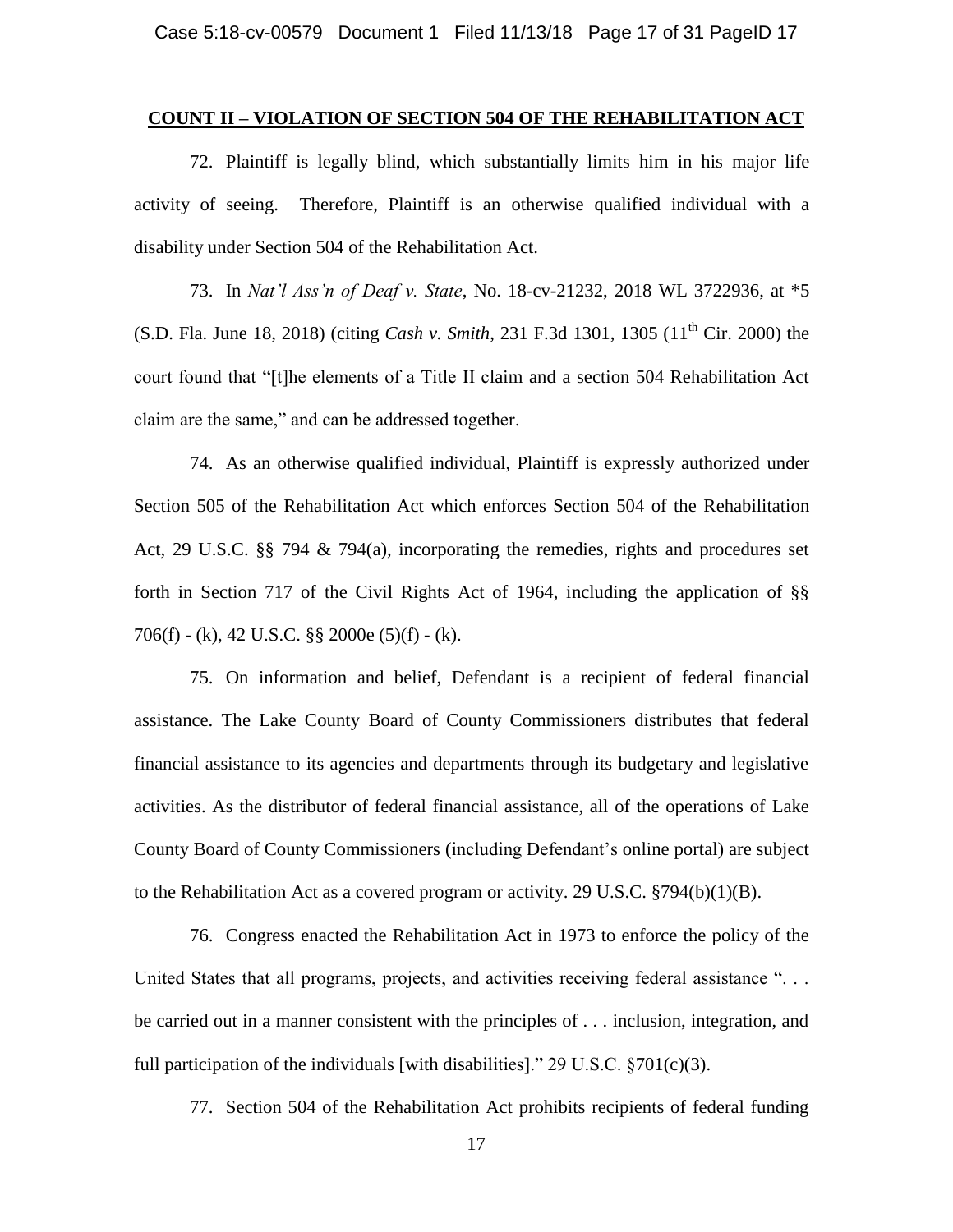#### Case 5:18-cv-00579 Document 1 Filed 11/13/18 Page 18 of 31 PageID 18

from discriminating against disabled persons and requires that programs or activities operated by a federally-funded entity be readily accessible to persons with disabilities; see 28 C.F.R. §42.520.

78. For the purposes of Rehabilitation Act claims, the term "program or activity" means all of the operations the entity of such State or local government that distributes such assistance and each such department or agency (and each other State or local government entity) to which the assistance is extended, in the case of assistance to a State or local government (29 U.S.C. Section 504, §794(b)(1)(B)).

79. Section 504 of the Rehabilitation Act, 29 U.S.C. §794 requires that no otherwise qualified individual with a disability, on the basis of that disability, be excluded from participation in or be denied the benefit of the services, programs, activities, or to otherwise be discriminated against.

80. The Rehabilitation Act defines "program or activity" to mean all of the operations of an entity of state or local government which distributes federal financial assistance. As the Lake County Board of County Commissioners is an entity of state or local government, all of the operations of Lake County are covered under the Rehabilitation Act including Defendant"s creation, storage and providing electronic documents to the public through its Website. For the purposes of this section, the term "program or activity" consists of all of the operations of a department, agency, special purpose district, or other instrumentality of a state or of a local government (29 U.S.C.  $§794(b)(1)(A)).$ 

81. This denial of access to Defendant"s services, programs and/or activities has subjected Plaintiff to discrimination, excluded Plaintiff from participation in those services, programs and/or activities and denied Plaintiff the benefits of Defendant's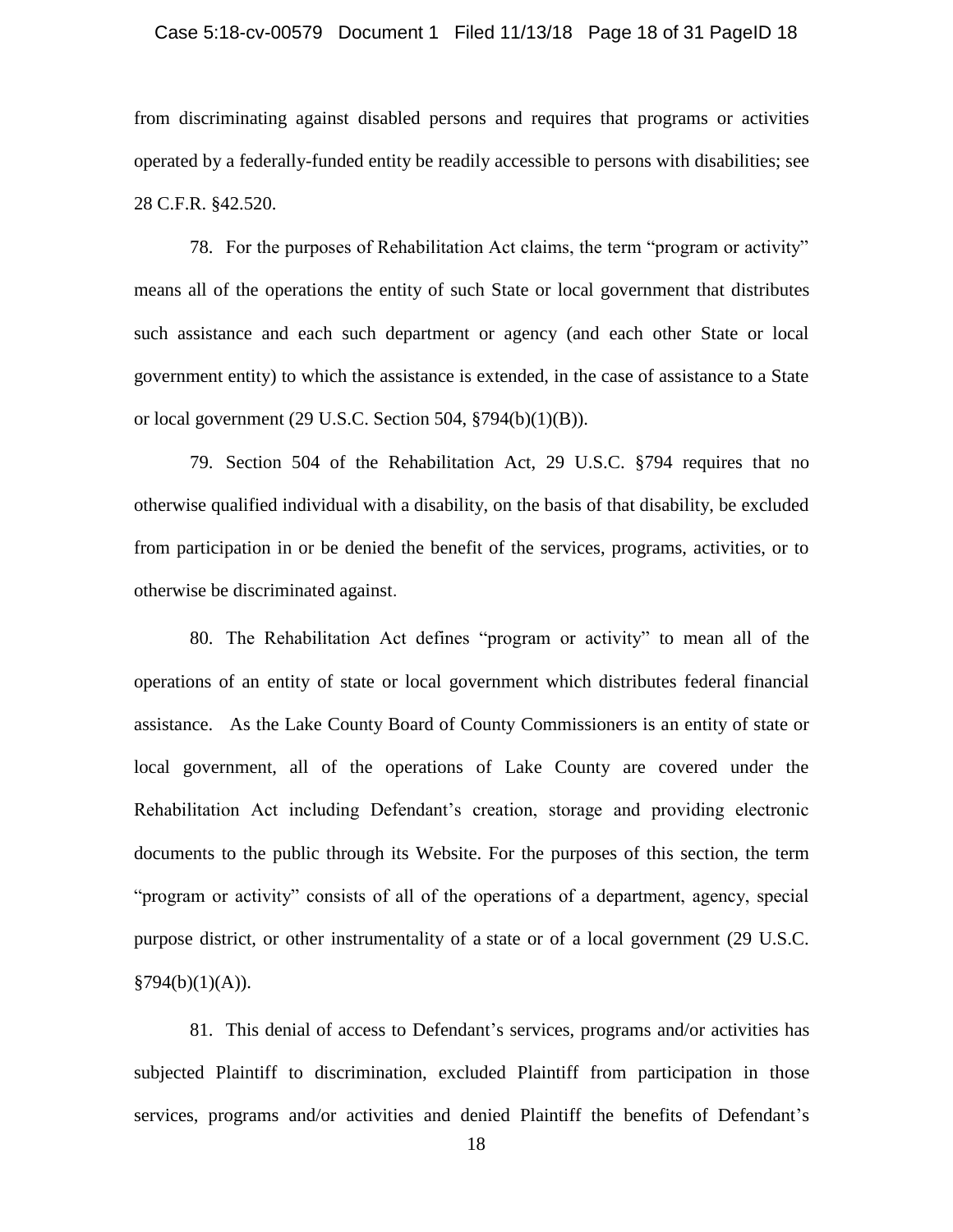electronic documents.

82. As of this filing, Defendant"s electronic documents within [www.lakecountyfl.gov](http://www.lakecountyfl.gov/) remain inaccessible to persons with screen readers who are blind and/or low sighted but are accessible to persons without vision disabilities.

83. Specifically, as related to violations of Section 504, blind and visually impaired individuals need to comprehend and access the electronic documents which Defendant provides to the public. Yet, Defendant's electronic documents are not saved in an accessible format which properly interfaces with screen reader software so that blind and visually impaired individuals are able to comprehend those documents.

84. As a distributor of federal funds and pursuant to Section 504 the Defendant may not deny a qualified handicapped person the opportunity to participate in or benefit from the aid, benefit, or service;  $45 \text{ CFR } \frac{884.4(b)(1)(i)}{i}$ .

85. As a distributor of federal funds and pursuant to Section 504 the Defendant may not afford a qualified handicapped person an opportunity to participate in or benefit from the aid, benefit, or service that is not equal to that afforded others; 45 CFR  $§84.4(b)(1)(ii).$ 

86. As a distributor of federal funds and pursuant to Section 504 the Defendant may not provide a qualified handicapped person with an aid, benefit, or service that is not as effective as that provided to others; 45 CFR §84.4 (b)(1)(iii).

87. As a distributor of federal funds and pursuant to Section 504 the Defendant may not provide different or separate aid, benefits, or services to handicapped persons or to any class of handicapped persons unless such action is necessary to provide qualified handicapped persons with aid, benefits, or services that are as effective as those provided to others; 45 CFR §84.4 (b)(1)(iv).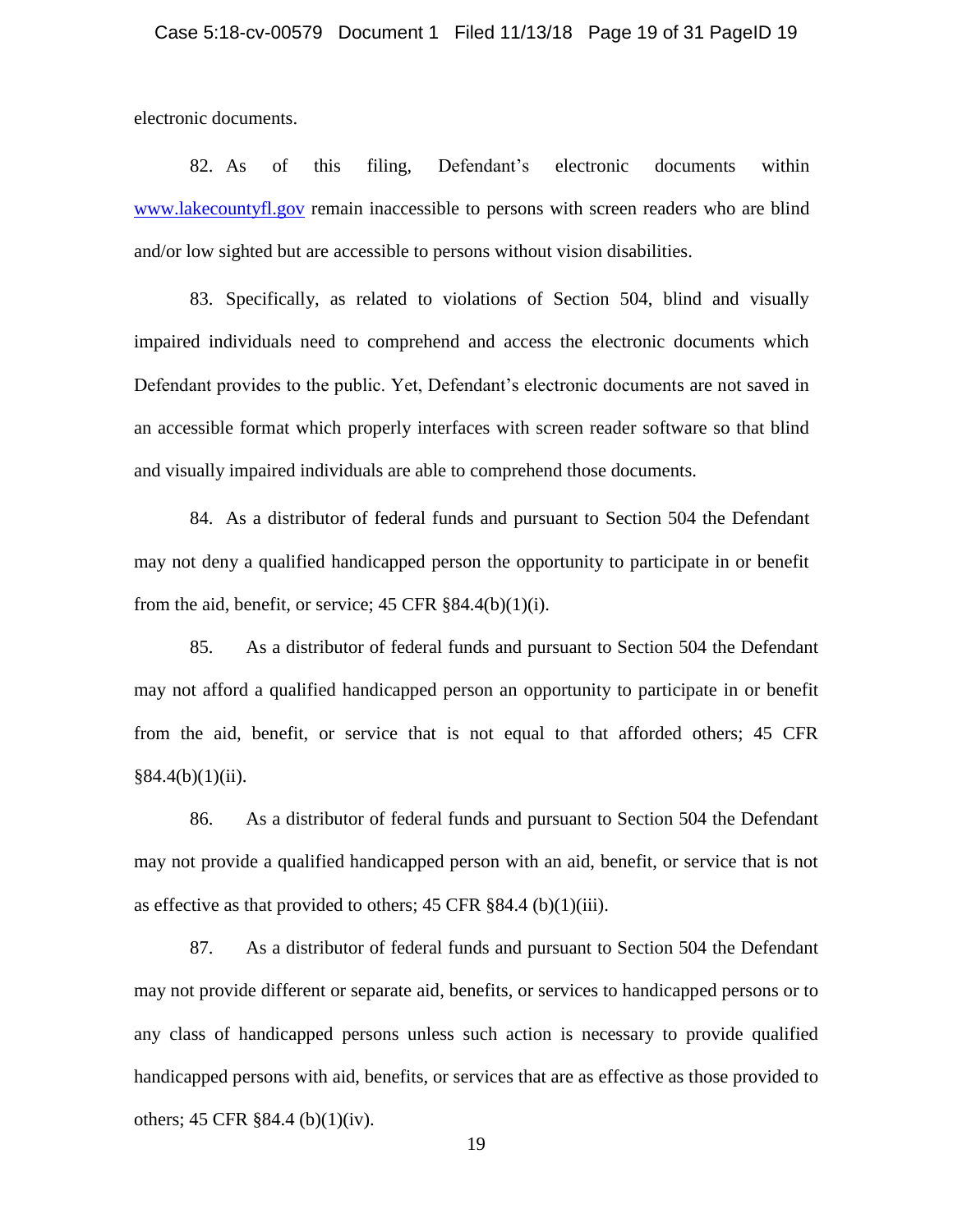#### Case 5:18-cv-00579 Document 1 Filed 11/13/18 Page 20 of 31 PageID 20

88. Plaintiff has been denied the ability to comprehend electronic documents provided by Defendant which would permit Plaintiff to access the programs, services and activities of Lake County as offered to residents and visitors. As a distributor of federal funds and pursuant to Section 504, Defendant may not otherwise limit a qualified handicapped person in the enjoyment of any right, privilege, advantage, or opportunity enjoyed by others receiving an aid, benefit, or service; 45 CFR §84.4(b)(1)(vii).

89. As a distributor of federal funds and pursuant to Section 504, Defendant may not (directly or through contractual or other arrangements) utilize criteria or methods of administration (i) that have the effect of subjecting qualified handicapped persons to discrimination on the basis of handicap, (ii) that have the purpose or effect of defeating or substantially impairing accomplishment of the objectives of the recipient's program or activity with respect to handicapped persons, or (iii) that perpetuate the discrimination of another recipient if both recipients are subject to common administrative control or are agencies of the same State; 45 CFR §84.4(b)(4).

90. As a distributor of federal funds and pursuant to Section 504, Defendant is required to evaluate (with the assistance of interested persons including handicapped persons or organizations representing handicapped persons) its current policies and practices and the effects thereof that do not or may not meet the requirements of this part; 45 CFR §84.6(c)(1)(i).

91. As a distributor of federal funds and pursuant to Section 504, Defendant is required to modify, after consultation with interested persons (including handicapped persons or organizations representing handicapped persons), any policies and practices that fail to meet the requirements of this part;  $45 \text{ CFR } \text{\$}84.6(c)(1)(ii)$ .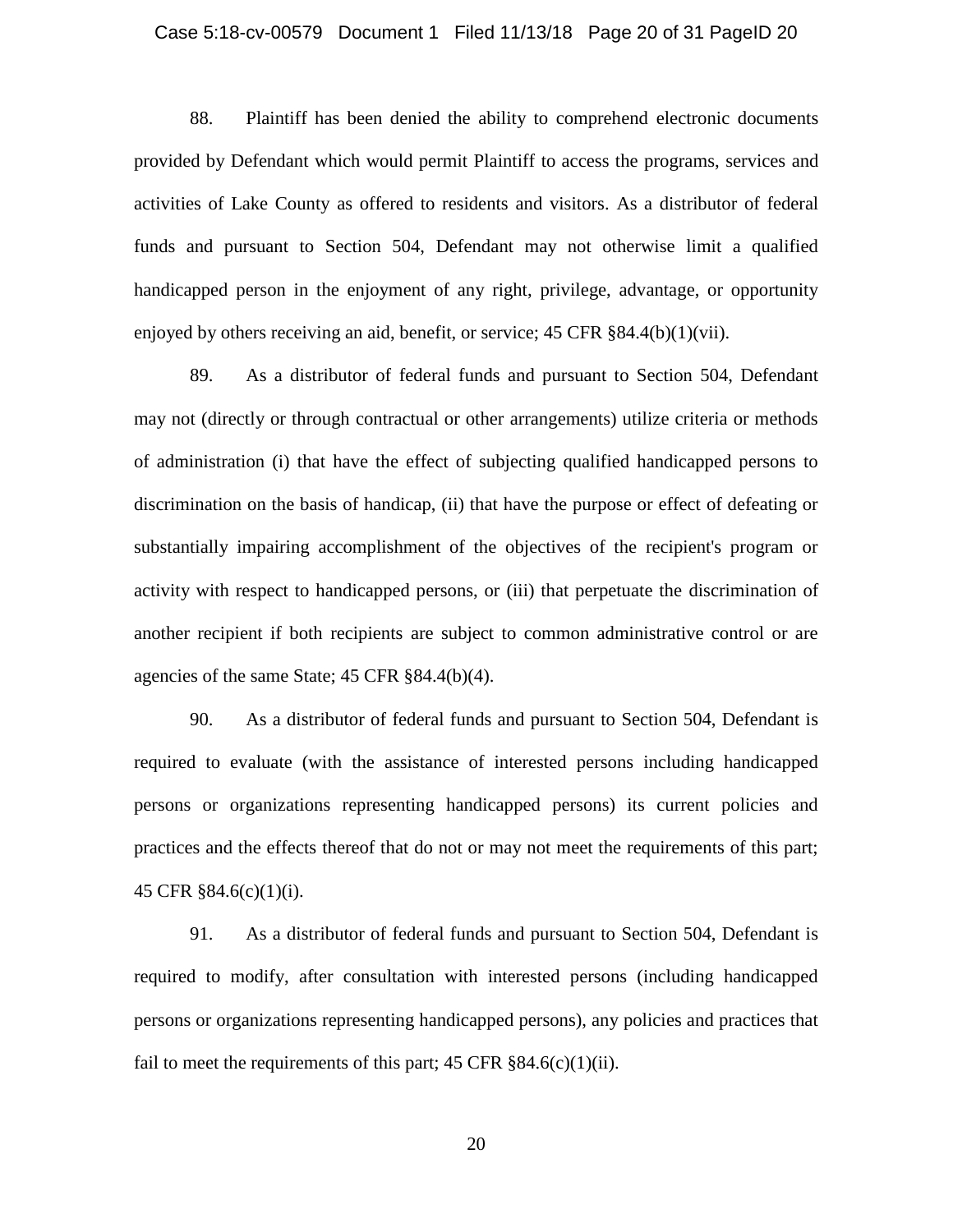#### Case 5:18-cv-00579 Document 1 Filed 11/13/18 Page 21 of 31 PageID 21

92. As a distributor of federal funds and pursuant to Section 504, Defendant is required to take, after consultation with interested persons (including handicapped persons or organizations representing handicapped persons), appropriate remedial steps to eliminate the effects of any discrimination that resulted from adherence to these policies and practices; 45 CFR §84.6(c)(1)(iii).

93. As a distributor of federal funds and pursuant to Section 504, Defendant is required to designate at least one person to coordinate its efforts to adopt grievance procedures that incorporate appropriate due process standards and that provide for the prompt and equitable resolution of complaints alleging any action prohibited by this part; 45 CFR §84.7(a) & (b).

94. Defendant has discriminated against Plaintiff (and other individuals with visual impairments) in the unequal provision of the electronic documents on [www.lakecountyfl.gov](http://www.lakecountyfl.gov/) which Defendant provides to the public. As a result, Plaintiff has experienced exclusion, segregation, mental anguish, and humiliation in violation of his civil rights.

95. Defendant"s policies, practices and procedures, particularly the actions and omissions described above have violated Plaintiff's rights under Section 504 by discriminating on the basis of a disability.

96. As a public entity, Defendant knows or should know of the 2003 guidelines provided by the Department of Justice related to providing information to the public in accessible format.

97. Defendant has failed to act on the likelihood of harm each time it has augmented or uploaded new documents on [www.lakecountyfl.gov](http://www.lakecountyfl.gov/) without addressing the accessibility of those electronic documents for blind and visually impaired individuals.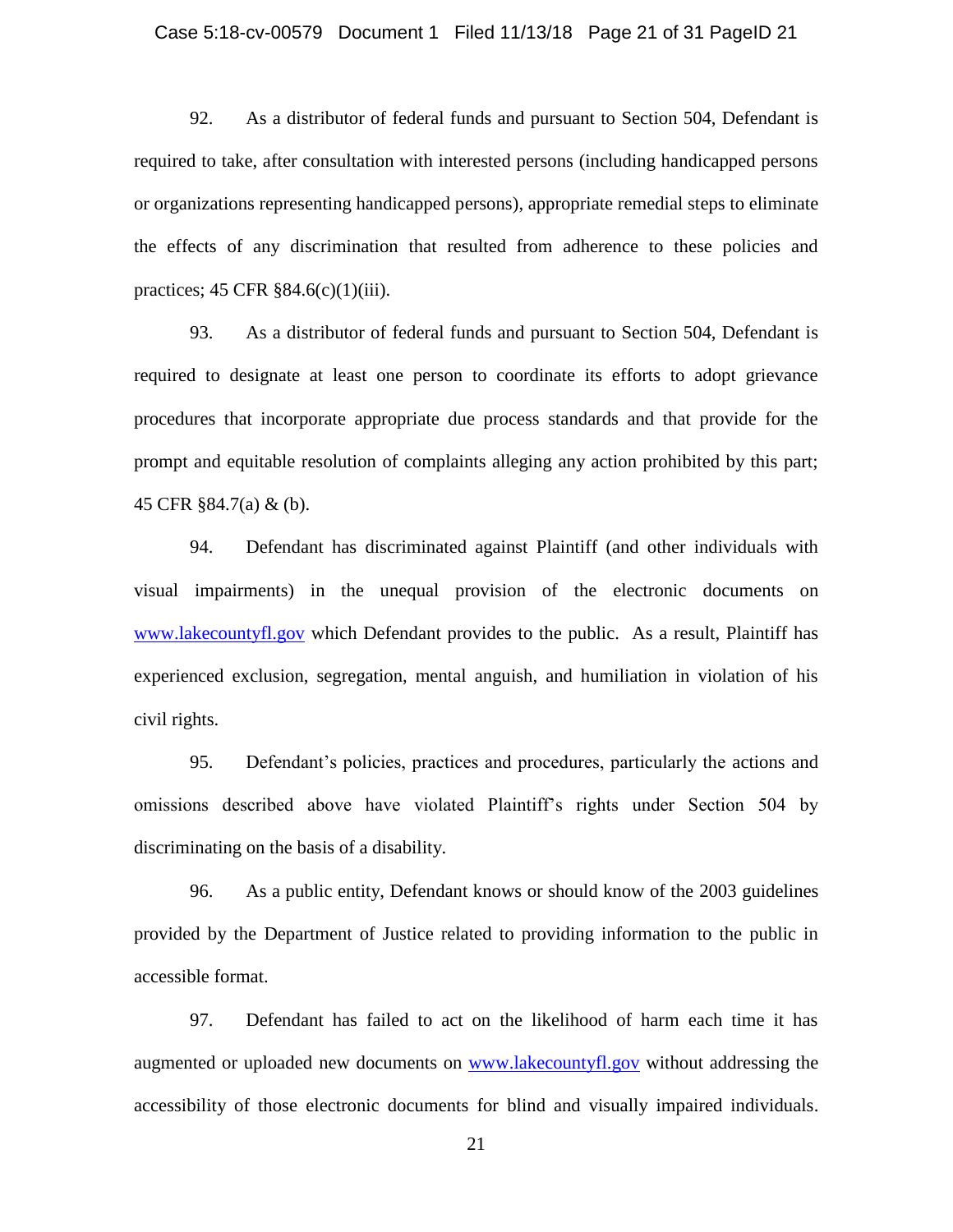#### Case 5:18-cv-00579 Document 1 Filed 11/13/18 Page 22 of 31 PageID 22

Thus, Defendant has demonstrated deliberate indifference to Plaintiff"s federally protected rights in failing to provide equal access to its services, programs and/or activities for blind and visually impaired individuals.

98. Deliberate indifference plainly requires more than gross negligence *Loeffer v Staten Island Univ. Hosp.,* 582 F.3d 268, 275 (2nd Cir. 2009). Deliberate indifference is a deliberate choice *Bozeman v Orum*, 422 F.3d 1265, 1271 (11<sup>th</sup> Cir. 2005).

99. Defendant clearly has made a choice on a daily basis in failing to provide effective communication (vis-a-vie its electronic documents on [www.lakecountyfl.gov\)](http://www.lakecountyfl.gov/). Defendant's deliberate choice has demonstrated deliberate indifference (standard) thus showing intentional discrimination.

100. By Defendant"s failure to make electronic documents on [www.lakecountyfl.gov](http://www.lakecountyfl.gov/) accessible or to otherwise respond to Plaintiff's request for accommodation in a meaningful manner (as request was sent via U.S. mail to Defendant on May 25, 2018) Defendant's actions further reflect Defendant"s deliberate indifference to the rights of the Plaintiff based on Plaintiff"s disability.

101. While in this instance Plaintiff requested accommodation from Defendant, no request for an accommodation is necessary to plead a claim for failure to accommodate where the need for such an accommodation is obvious. See *Wilson v. Broward Cty.,* No. 04-61068, 2006 WL 8431515, at \*3 (S.D. Fla. Jan. 13, 2006)(denying a motion to dismiss in a Title II case where plaintiff claimed that his need for accommodation was obvious).

102. The ongoing and continuous act of failing to provide effective communication (related to the operation and maintenance of [www.lakecountyfl.gov\)](http://www.lakecountyfl.gov/) goes beyond gross negligence. Thus, Defendant is in violation of Section 504 of the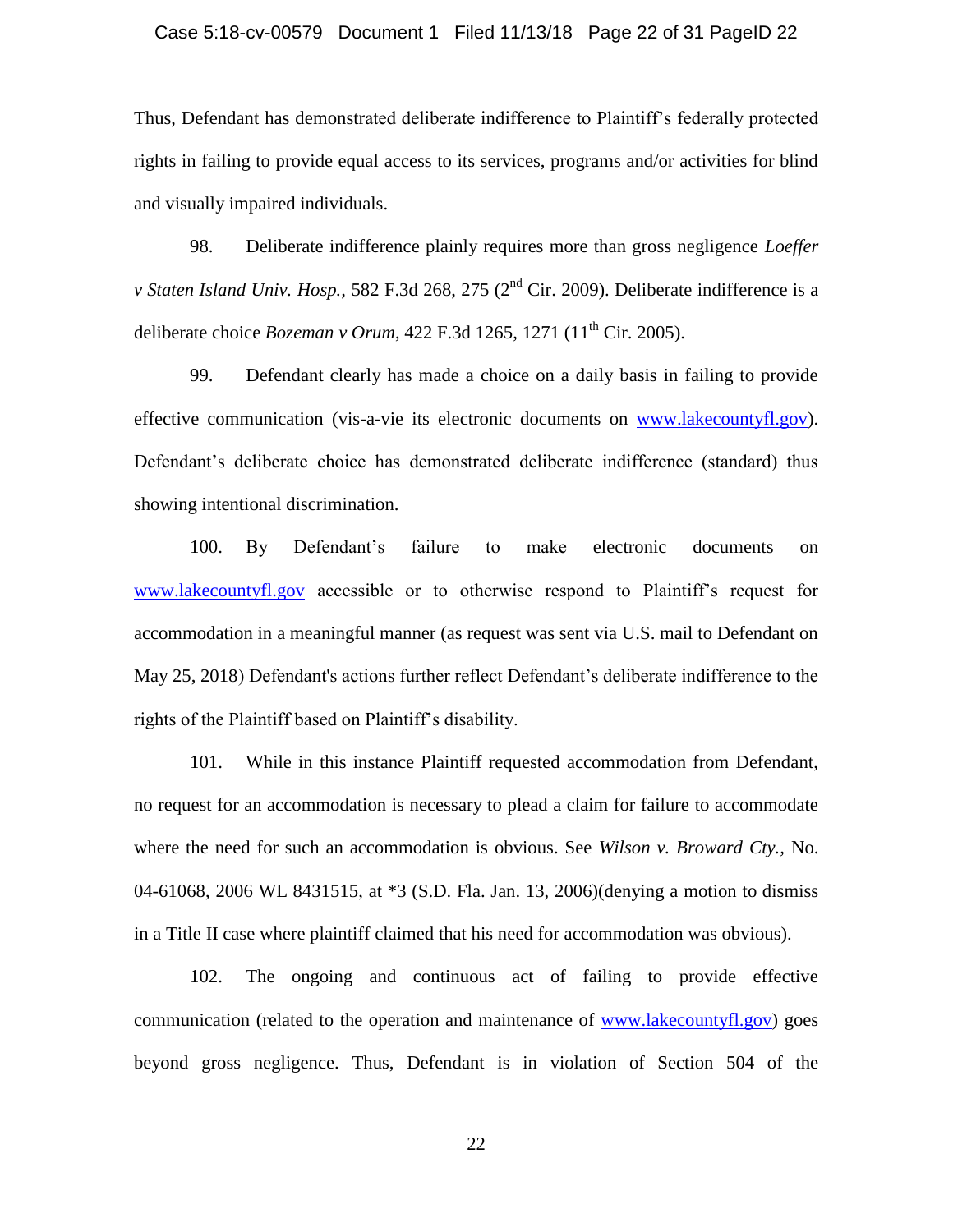Rehabilitation Act. See: *Liese v. Indian River County Hosp. Dist.*, 701 F.3d 334, (11<sup>th</sup> Cir. 2012).

103. The standard for deliberate indifference as set forth in *Liese v Indian River County Hospital District*, No. 10-15968 (11<sup>th</sup> Cir. Nov 13, 2012); See: "[D]eliberate indifference defined in the context as occurring when "the defendant knew that harm to a federally protected right was substantially likely and failed to act on that likelihood," the *Liese* court, quoting from *T.W. ex.rel. Wilson v. Sch. Bd of Seminole Cnty., Fla*., 610 F.3d at 604 (11th Cir.2010); accord *Loeffler v. Staten Island Univ. Hosp*., 582 F.3d 268, 275 (2d Cir.2009); *Barber ex rel. Barber v. Colo. Dep't of Revenue*, 562 F.3d 1222, 1228–29 (10th Cir.2009); *Duvall v. Cnty. Of Kitsap*, 260 F.3d 1124, 1139 (9<sup>th</sup> Cir.2001); see Fig. 1



104. Plaintiff has met the standard for deliberate indifference established in *McCollum v Orlando Reg'l Healthcare Sys., Inc.,* 768 F.3d 1135, 1147 (11th Cir 2014): "a plaintiff must show that the defendant "knew that harm to a federally protected right was substantially likely' and 'failed to act on that likelihood." (emphasis omitted) (quoting *Liese*, 701 F.3d at 344), which standard was instrumental in the  $11<sup>th</sup>$  Circuit Court of Appeals decision in favor of the deaf defendant Harold Crane to find that Palmetto General Hospital had intentionally discriminated against the plaintiff, reversing summary judgment on plaintiff"s claim of ineffective communication during involuntary commitment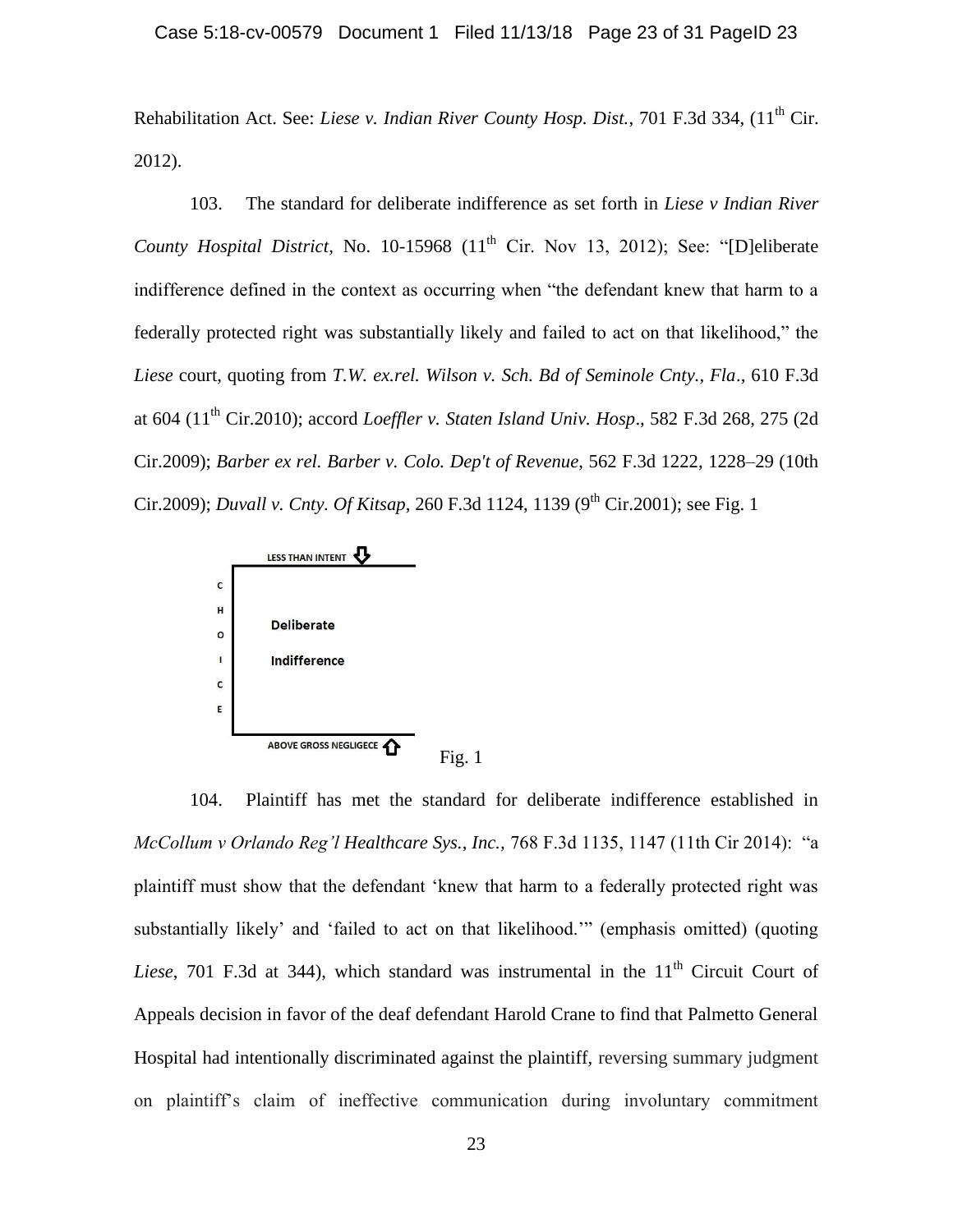#### Case 5:18-cv-00579 Document 1 Filed 11/13/18 Page 24 of 31 PageID 24

proceeding under deliberate indifference standard (*Crane v. Lifemark Hosps., Inc.*, 898 F.3d 1130, 1135-36  $(11<sup>th</sup>$  Cir. 2018).

105. As a result of Defendant's actions, Plaintiff has been damaged and has suffered injuries and shame, humiliation, isolation, segregation, experienced emotional suffering, pain and anguish and has been segregated and prohibited from enjoying the programs, services and activities offered by Lake County to residents and visitors (through the knowledge gained from its electronic service documents and through participating in the government of Lake County).

106. An award of monetary damages under Section 504 requires showing of intentional discrimination/deliberate indifference. *Duvall v. County of Kitsap*, 260 F.3d 1124, 1138 ( $9<sup>th</sup>$  Cir. 2001). "Deliberate indifference requires both knowledge that a harm to a federally protected right is substantially likely [knowledge that an accommodation is required], and a failure to act upon that likelihood." *Id*. at 1139; *Lovell v. Chandler,* 303 F.3d 1039, 1056 (9<sup>th</sup> Cir. 2002).

107. Plaintiff is entitled to damages pursuant to Section 504 because of Defendant"s deliberate indifference to the inaccessibility of the electronic documents it provides to the public, despite Plaintiff"s request for accommodation.

108. Plaintiff has been obligated to retain the undersigned counsel for the filing and prosecution of this action. Plaintiff is entitled to have reasonable attorneys" fees, costs and expenses paid by Defendant Lake County.

109. For all of the foregoing, Plaintiff has no adequate remedy at law

#### **PRAYER FOR RELIEF**

 **WHEREFORE,** Plaintiff Joel Price hereby demands judgment against Defendant Lake County including a declaratory judgment, pursuant to Rule 57 of the FRCP stating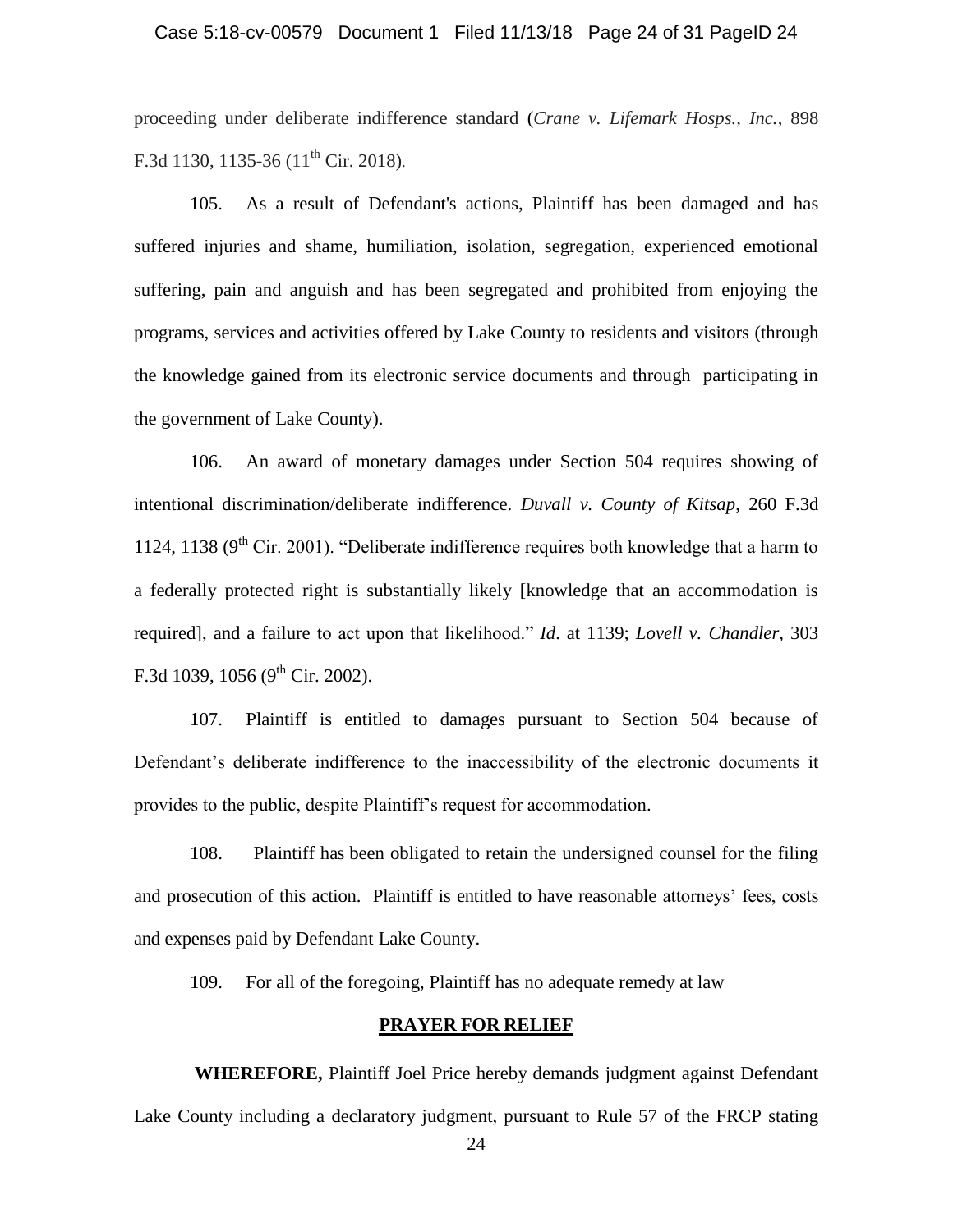#### Case 5:18-cv-00579 Document 1 Filed 11/13/18 Page 25 of 31 PageID 25

that the Defendant"s practices, policies, and procedures have subjected Plaintiff to discrimination in violation of Title II of the ADA and Section 504 of the Rehabilitation Act to permanently enjoin Defendant Lake County from any practice, policy and/or procedure which will deny Plaintiff equal access to the services, programs and activities offered by Defendant Lake County to residents and visitors and in participating in the government of Lake County, as well as:

- a) issue a declaratory judgment that Defendant has violated the Plaintiff"s rights as guaranteed by Title II of the ADA and Section 504 of the Rehabilitation Act;
- b) The Court enter an Order requiring Defendant to update all electronic documents made available to the public to remove barriers in order that individuals with visual disabilities can access the electronic documents to the full extent required by Title II of the ADA and Section 504 of the Rehabilitation Act;
- c) enter an Order pursuant to 42 U.S.C. §12188(a)(2) for permanent injunction which directs Defendant to take all steps necessary to bring the electronic documents which it provides on its electronic media into full compliance with the requirements set forth in the ADA, and its implementing regulations, so that all electronic documents are fully accessible to, and independently usable by, blind and low sighted individuals, and which further directs that the Court shall retain jurisdiction for a period to be determined to ensure that Defendant has adopted and is following an institutional policy that will in fact cause Defendant to remain fully in compliance with the law;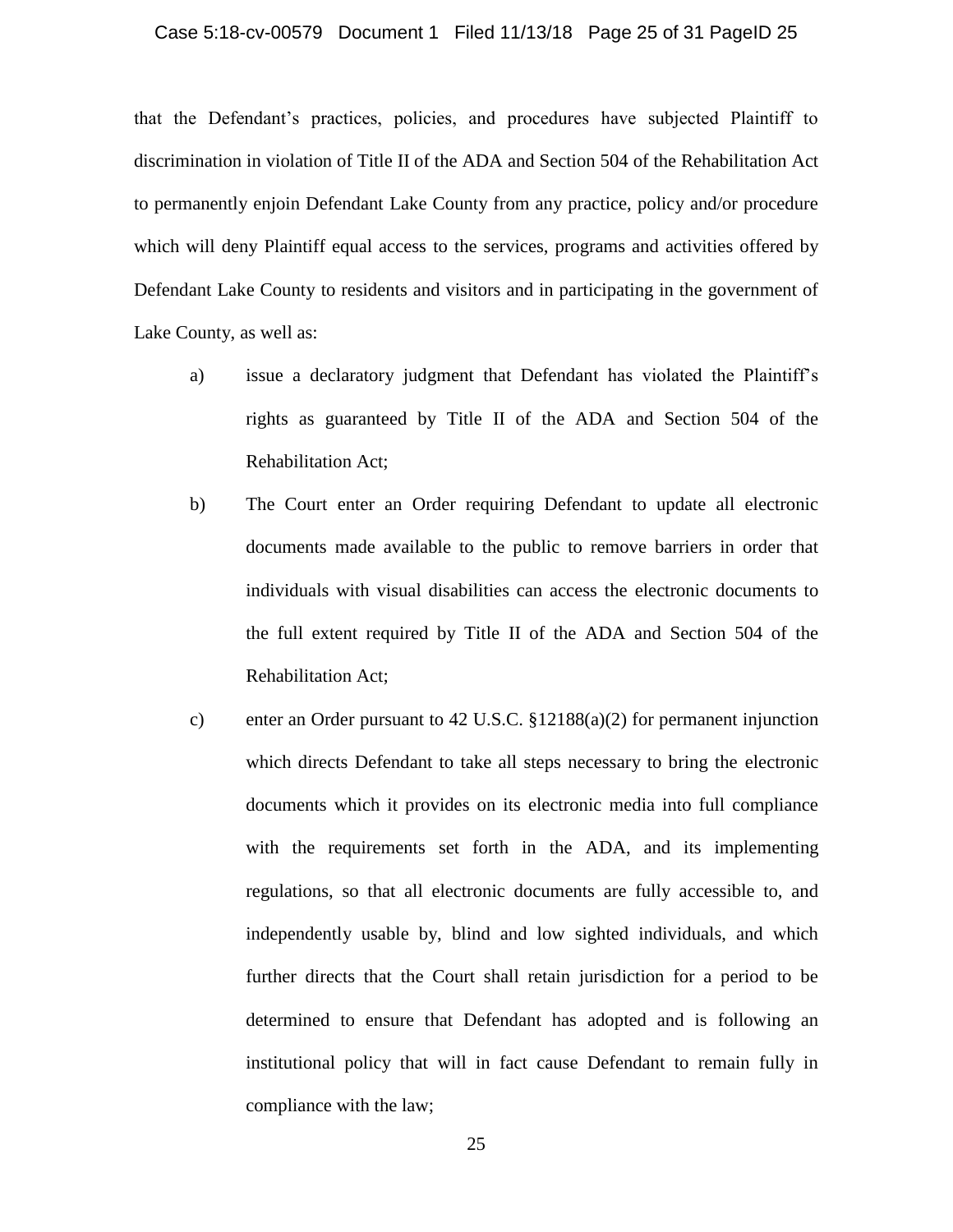- d) Order Defendant to retain a qualified consultant acceptable to Plaintiff ("Mutually Agreed Upon Consultant") who shall assist it in improving the accessibility of its electronic documents, so they are accessible to individuals with visual disabilities who require those electronic documents to be in accessible format or provided in HTML format;
- e) Order Defendant to engage a (mutually agreed upon) Consultant to perform an automated accessibility audit on a periodic basis to evaluate whether Defendant"s electronic documents to be accessible to individuals with visual disabilities who require those documents to be in accessible format or provided in HTML format;
- f) award damages in an amount to be determined at trial;
- g) award Plaintiffs" reasonable litigation expenses and attorneys" fees; and
- h) award such other and further relief as it deems necessary, just and proper.

Dated this 13<sup>th</sup> day of November, 2018.

#### Respectfully submitted,

*s/Scott Dinin* 

Scott R. Dinin, Esq. Scott R. Dinin, P.A. 4200 NW  $7<sup>th</sup>$  Avenue Miami, Florida 33127 Telephone: (786) 431-1333 Email: inbox@dininlaw.com

26 *Counsel for Plaintiff s/Juan Courtney Cunningham*  Juan Courtney Cunningham, Esq. J. Courtney Cunningham PLLC 8950 SW 74<sup>th</sup> Court, Suite 201 Miami, Florida 33156 Telephone: (305) 351-2014 Email: cc@cunninghampllc.com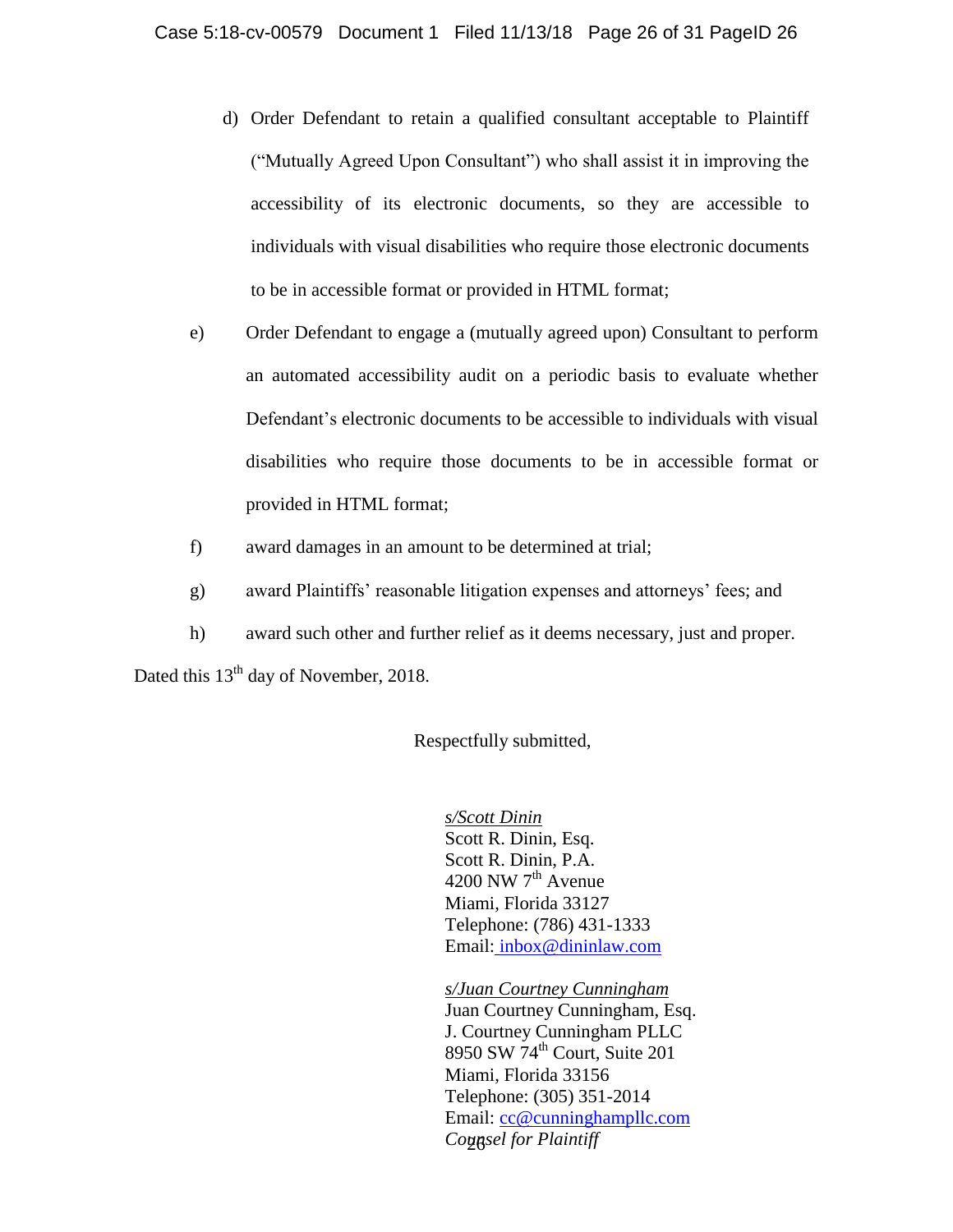# **EXHIBIT 'A'**

Case 5:18-cv-00579 Document 1 Filed 11/13/18 Page 27 of 31 PageID 27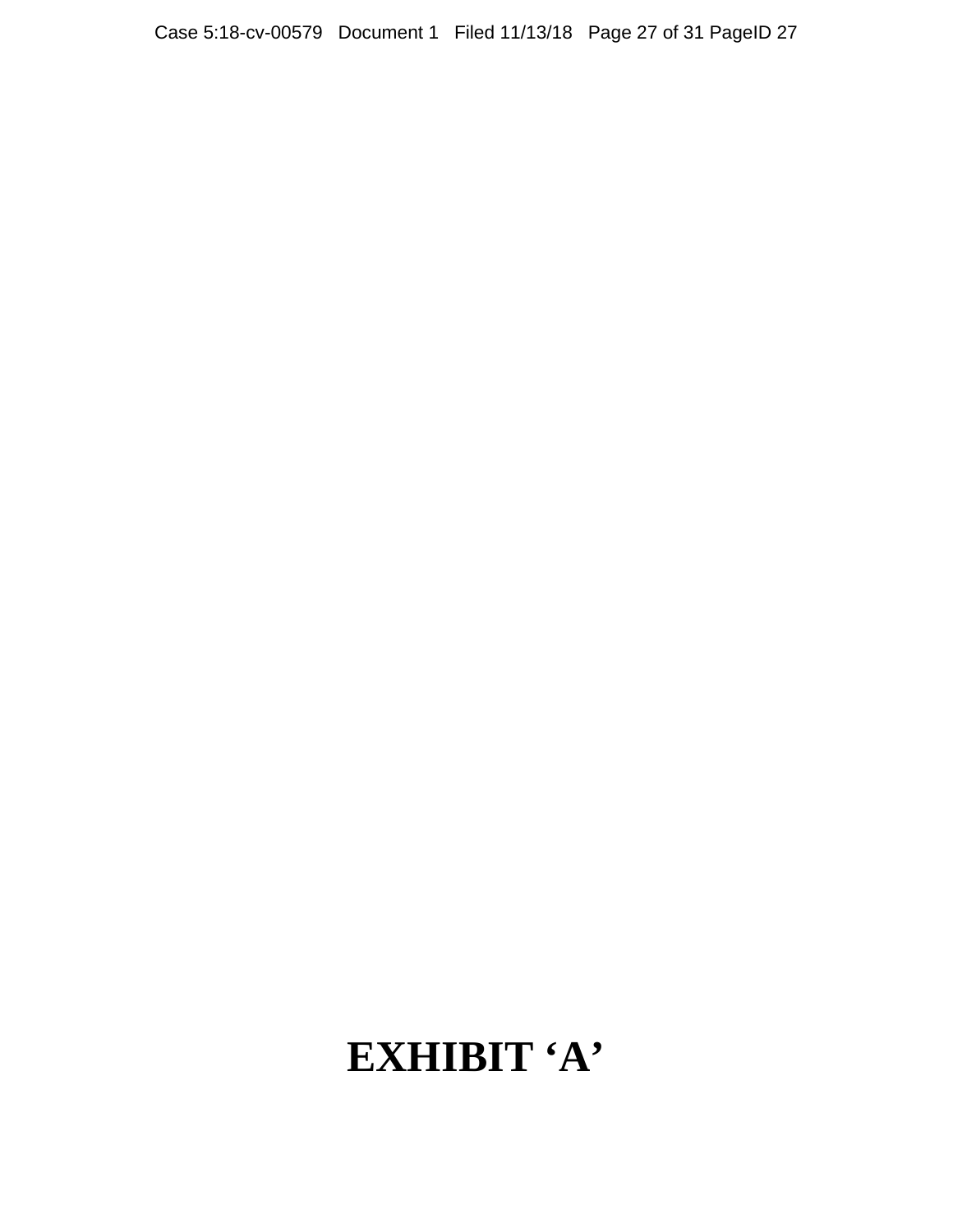Case 5:18-cv-00579 Document 1 Filed 11/13/18 Page 28 of 31 PageID 28

### **Joel Price** 815 North Halifax Avenue Apartment 211 Daytona Beach, Florida 32118

May 25, 2018

**County Attorney** RECEIVED **MAY 292018** 

Via US Mail

Lake County ADA Coordinator 315 West Main Street P.O. Box 7800 Tavares, Florida 32778

Attn: ADA Coordinador

#### **REOUEST FOR ACCOMMODATION**

Dear Lake County ADA Coordinator:

I was on the site https://www.lakecountyfl.gov/ today, trying to learn about the governmental functioning of Lake County through the documents you provide within your site.

I am legally blind, so I depend on a screen reader to help me understand electronic documents. My screen reader would not work with your electronic documents. I was specifically interested in documents related to the budget of the Lake County (electronic documents) for 2018, 2017, 2016 and 2015 and all County Commission agendas and back up material for year 2018, 2017 and 2016. Would you please make these documents accessible in your site so that they will work with screen readers?

Your site has many other electronic documents other than the specific ones which I have asked for above. In addition to the specific documents listed here, can you also make the other electronic documents within your site accessible so that they will work with screen readers so I don't have to take the steps to ask for each document in a mail request?

I appreciate your reply as soon as possible. Please send via U.S. mail.

Thank you,

Joel Price Joel Price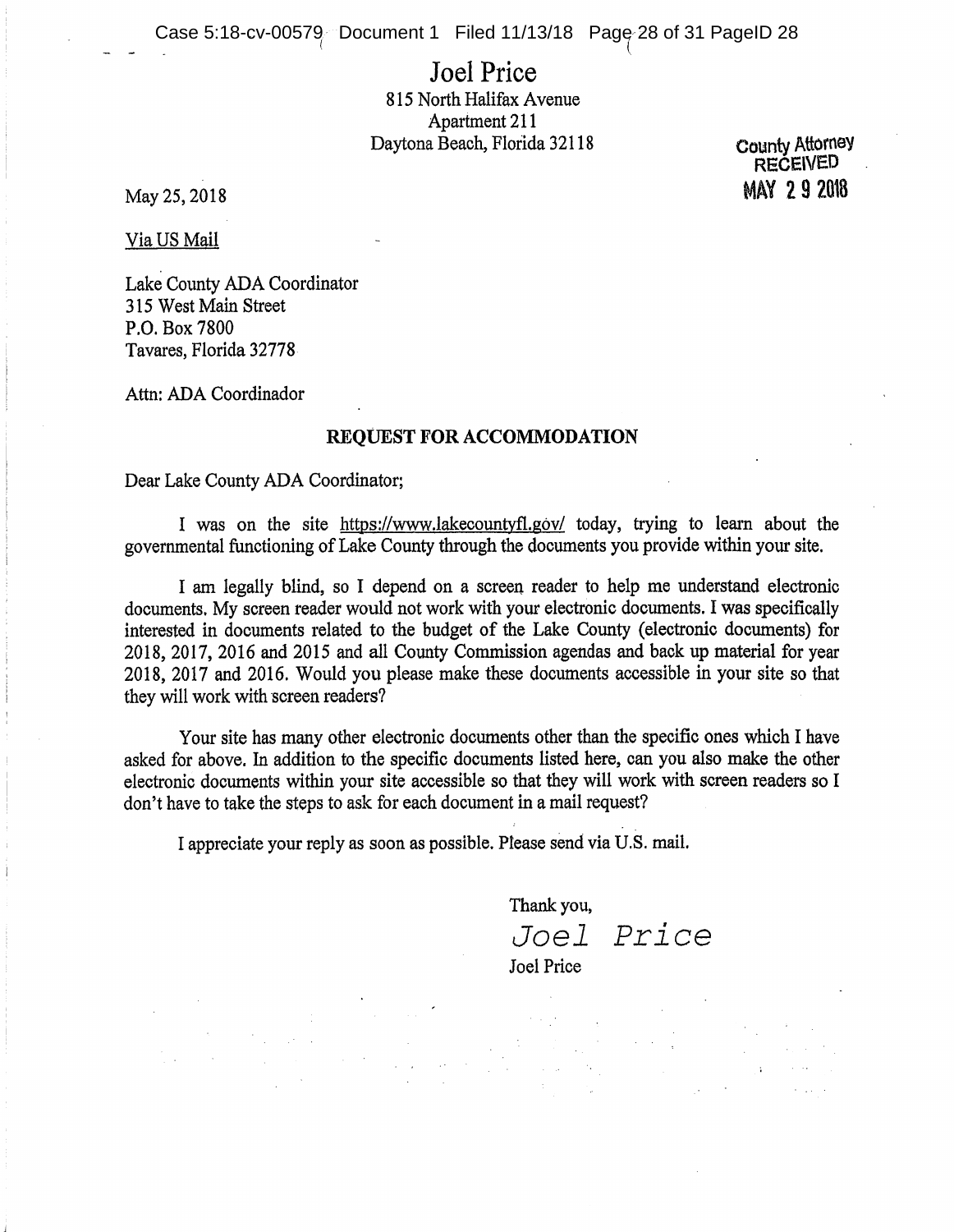# **EXHIBIT 'B'**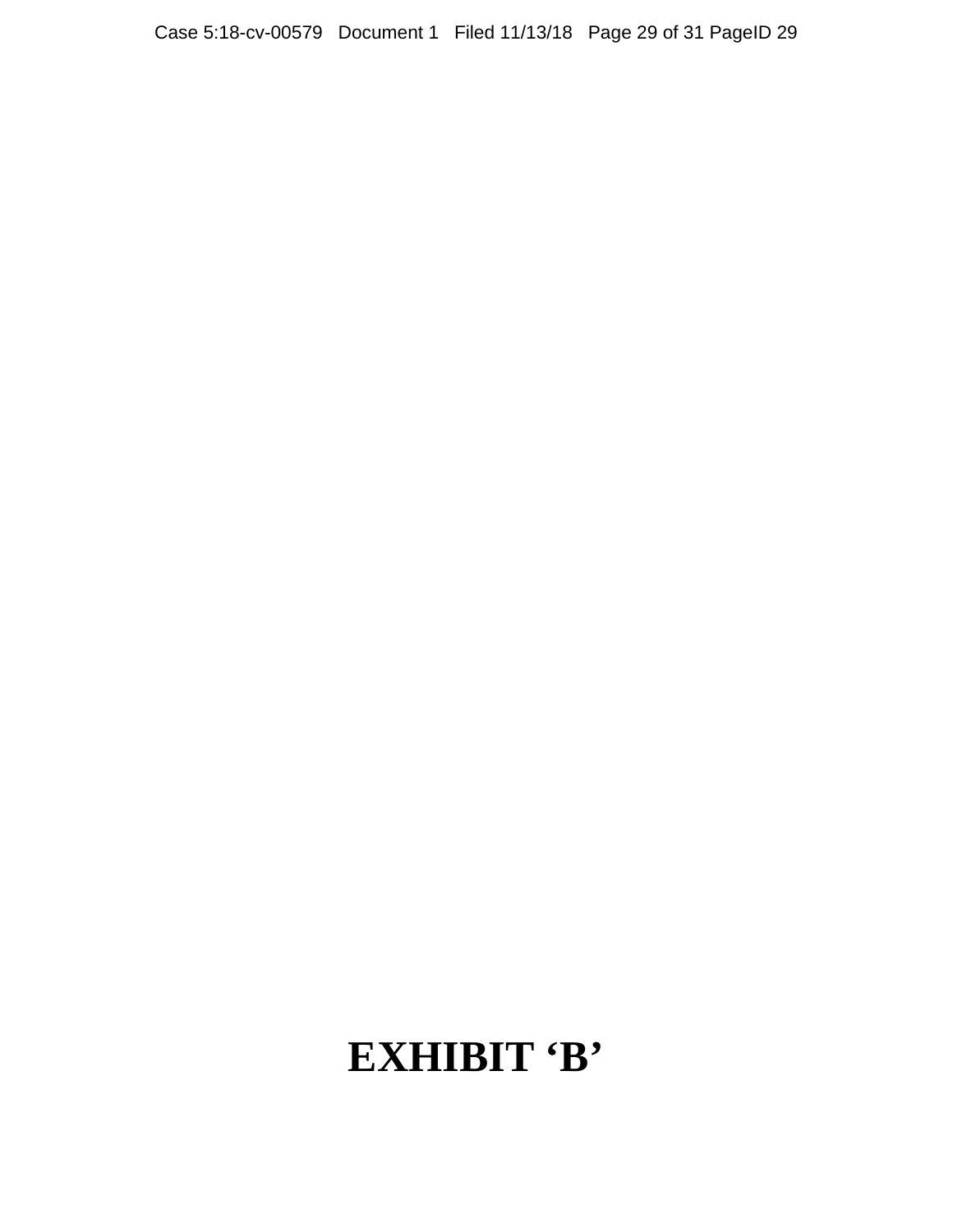Case 5:18-cv-00579 Document 1 Filed 11/13/18 Page 30 of 31 PageID 30



#### DIANA JOHNSON

Semor Assistant County Attorney  $d$ miohnem artakecouns fl. gos.

MELANIE MARSH<sup>\*</sup> County Attorney mmanshatlakecountyfl.gov

**MATTHEW MOATS** 

Assistant Chunn, teterary mmoatsialakeenward gov

- Soant Cleodinghouse Core Core Bill in differentment care

June 7, 2018

 $c \in \mathbb{R}$  a

Sent By United States Mail and United States Certified Mail **Joel Price** 815 North Halifax Avenue Apartment 211 Daytona Beach, Florida 32118

Joel Price Request for Accommodation  $RE:$ 

Mr. Price.

Lake County is in receipt of your letter dated May 25, 2018 requesting access to documents available on Lake County's website through a screen reader. To better consider your request, please provide the name and version of the screen reader software that you use so compatibility can be analyzed. Please also provide your e-mail address and telephone number to assist in communicating with you.

Lake County also offers the following options so that the information you requested may be provided to you:

- Access to a computer with screen reader software (JAWS Screen Reader, version 2018-.1805.33 and Adobe Acrobat ProDC with Accessibility Mode turned on) and an employee to assist you at the Lake County Administration Building (located at 315 West Main Street, Tavares, Florida 32778);
- Access to the requested information by having it read by a Lake County employee over a  $\bullet$ telephone or at the Lake County Administration Building;
- An audio recording of the requested information; or
- Hard copies of the requested information.

P.O. BOX 788) (315 W. MAIN ST. ) SUITE 335 (TAVARES, FL 32775-7300 (P 352,343 4287 (F 352,343 9645) Animal of County Commissioners County with municipal some

| <b>FRANSPHY L. SHEEDAN.</b> | <b>SSAN M. PARKS ASSIST</b> | WENDY R. BRENDEN. | 网络经线 电电极电阻地图    | <b>ROSH BEAKE</b> |  |
|-----------------------------|-----------------------------|-------------------|-----------------|-------------------|--|
| District t                  | 建新闻结构体 梁                    | $0$ and $3$       | $D$ same is $d$ | Dustries S        |  |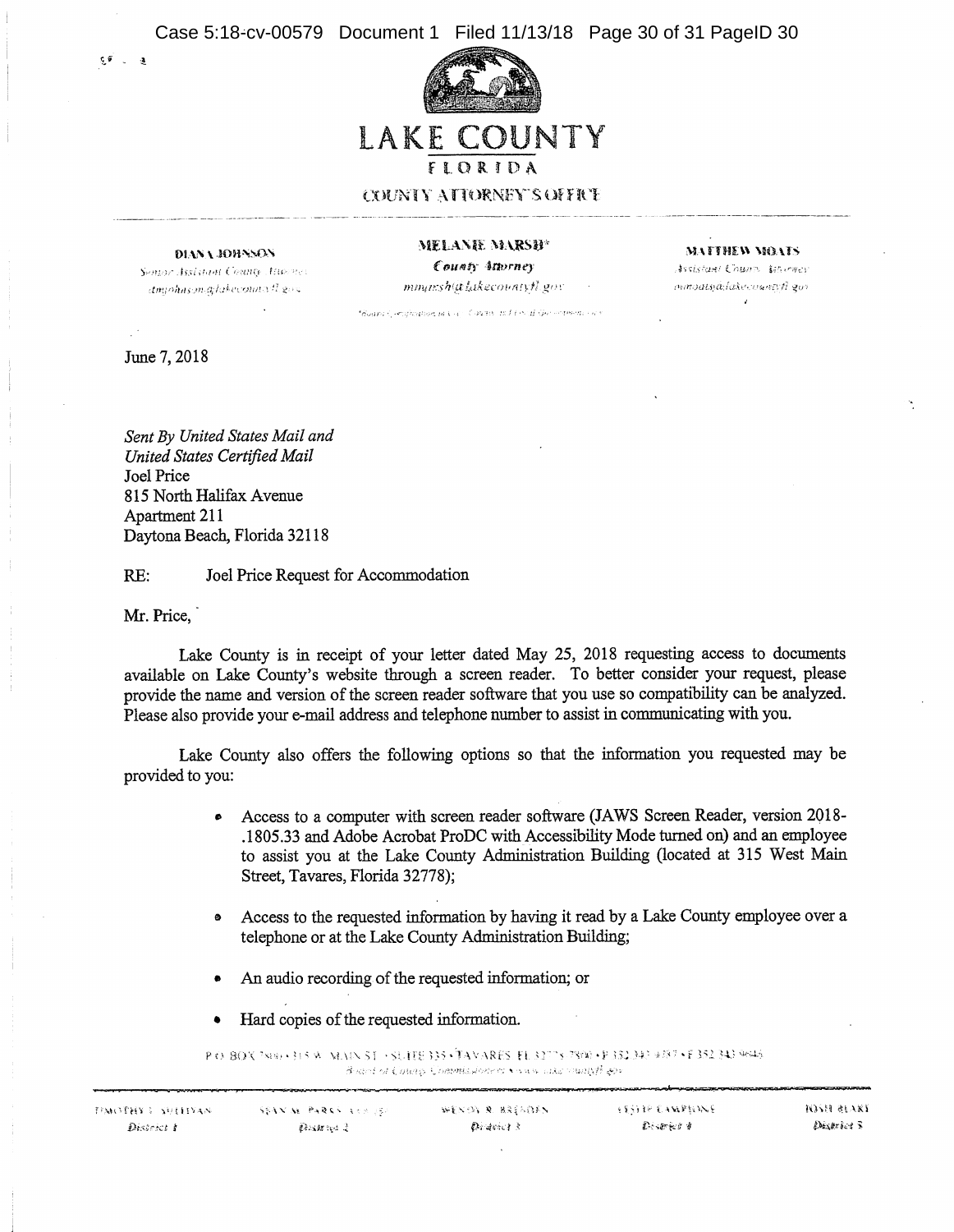<sup>5</sup> Joel Price Request for Accommodation June 7, 2018 Page 2

Please also be advised that video recordings that contain audio of Board of County Commissioners' meetings are available at https://lakecountyfl.civicclerk.com/web/site.aspx. Moreover, the public hearings for the Fiscal Year 2018-2019 budget will be held at 9:00 am on September 11, 2018 and September 25, 2018 at Lake County's County Administration Building, which is accessible in accordance with the Americans with Disabilities Act (ADA), located at 315 West Main Street, Tavares, Florida, 32778.

Should you have any questions, please contact me.

Sincerely,

Mattle E Most

**Matthew Moats Assistant County Attorney** 

cc: Fred Martin, Lake County ADA Coordinator {via e-mail}